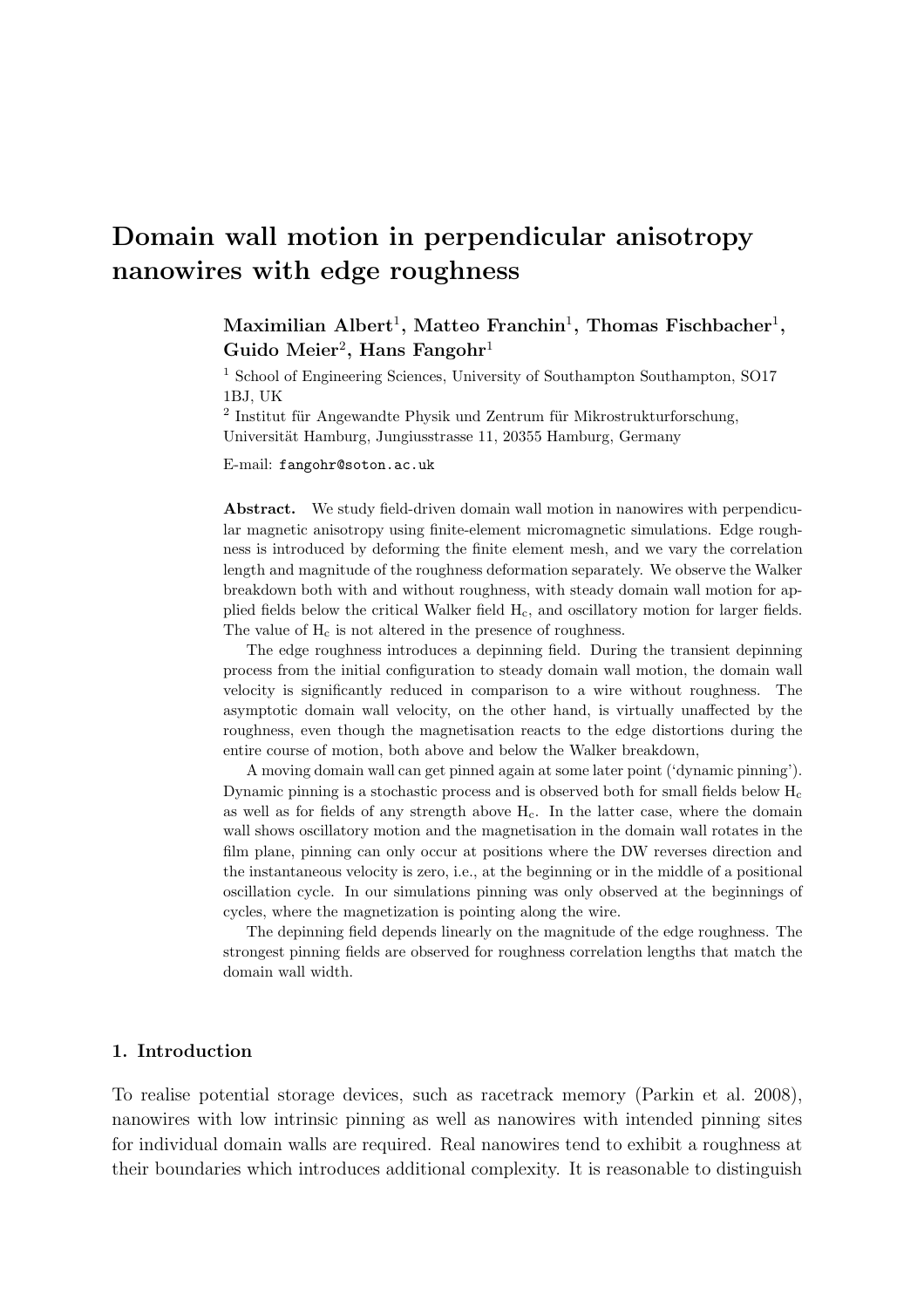between the surface roughness originating from the deposition process and the edge roughness that stems from the lithography.

The influence of the latter has been studied for in-plane anisotropy and soft materials (Nakatani et al. 2003), where a vortex-mediated breakdown localised at the sample edges was found and it turned out that the edge roughness can significantly affect the vortex nucleation and annihilation process that determines the behavior of the domain wall. The influence of surface roughness on the domain wall propagation process is also prominent in perpendicular magnetic anisotropy media (PMA) and has been studied, e.g. using the magneto-optical Kerr effect (Metaxas et al. 2007, Kim et al. 2009, Rodríguez-Rodríguez et al. 2010). It has been found that as the wire width decreases, the magnetic domain wall dynamics change from elastic creep in two dimensions to a particle-like stochastic behaviour in one dimension.

Often, pinning sites are desired and can be realised by geometric constrictions to create local confining potentials that act as pinning sites for individual domain walls (Kläui et al. 2005, Hayashi et al. 2006, Im et al. 2009, Bocklage et al. 2009). As an alternative, the local modification of magnetic properties by ion irradiation, e.g. by implanting Cr ions, is suitable to induce pinning sites (Vogel et al. 2010, Vogel et al. 2011). In this case, a variation of the wire geometry on the nanoscale is not required. The introduction of such magnetic soft spots is attractive due to lower requirements on the lithography in comparison to geometric constrictions on the nanoscale, a smaller distribution of properties due to parallel processing during implantation, and fine tunability of the pinning potential via the chromium ion fluence.

It is important to understand the influence of the usually undesired edge roughness to support work on domain wall propagation in wires without constrictions, with constrictions, and with other intentionally created pinning centres. The role of disorder in in-plane domain wall motion has been studied theoretically, including the effect of edge roughness (Nakatani et al. 2003) and surface roughness (Min et al. 2010) on the domain wall velocity, the interplay of extrinsic pinning with the critical current or field at which the domain wall is depinned and starts to move (Tatara et al. 2006), the influence of thermal excitations and roughness on domain wall motion (Martinez et al. 2007), and domain wall velocity fluctuations due to edge pinning centers (Ryu & Lee 2009).

Surface roughness has been modelled through introduction of a set of pinning centers for the domain wall (Tatara et al. 2006, Ryu & Lee 2009). To model edge roughness in the context of finite difference simulations, complete simulation cells have been removed from the micromagnetic sample edge (Martinez et al. 2007), introducing disorder at the length scale of the cell size (of the order of 5 nm). Other works use a Voronoi tessellation to model grains in the material, then remove grains from the sample edge, and map this modified sample edge boundary onto the finite-difference grid (Nakatani et al. 2003, Thiaville et al. 2005). The grains are adequately resolved if they are larger than the cell size. To model surface roughness in thin films with finite difference simulations, one can also vary the saturation magnetisation in each finite difference cell instead of varying the height of the cells (Min et al. 2010). The length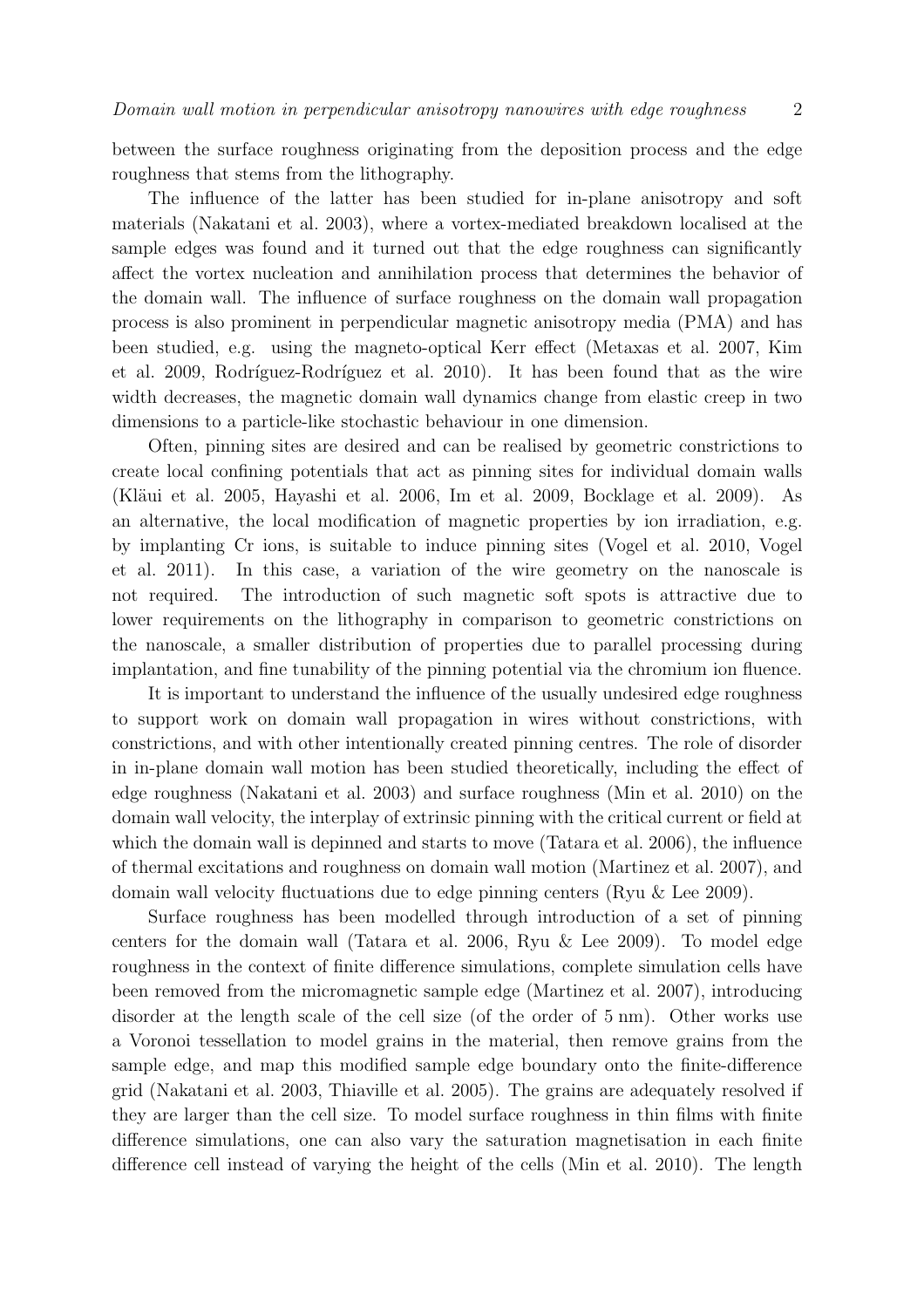

Figure 1. *(Color online)* (a) Initial Néel wall configuration, after relaxation. (b) Convention of spherical coordinate system. (c) Domain wall profile.

scale of the surface roughness in this model cannot be smaller than the cell size but can be chosen to be longer by varying the saturation magnetisation slowly in space.

In this work, we study the effect of edge roughness which originates from the lithographic sample fabrication process on the domain wall propagation in perpendicular magnetic anisotropy media. A finite-element spatial discretisation of the nanowire and its edge roughness is used. In Sec. 2 we introduce the simulation model, geometry and materials, roughness model and comment on the automated data analysis used. We report simulation results for a smooth nanowire in Sec. 3, before extending the simulation to include edge roughness in Sec. 4. We close with a summary in Sec. 5.

# 2. Method

All simulations are carried out using the micromagnetic simulation package Nmag (Fischbacher et al. 2007, Nmag – a micromagnetic simulation environment 2007) developed at the University of Southampton, which employs a hybrid finite element/boundary element method approach. For our purposes, an advantage over finite difference-based discretisation is that this allows us to model the edge roughness of the system more accurately using a tetrahedral mesh than would be possible with cuboidal cells.

#### 2.1. Geometry and Material

The system under consideration is a PMA nanowire with rectangular cross-section and dimensions  $1000 \text{ nm} \times 20 \text{ nm} \times 5 \text{ nm}$  in x, y and z-axis directions, respectively. The extremal corners have coordinates  $(0 \text{ nm}, 0 \text{ nm}, 0 \text{ nm})$  and  $(1000 \text{ nm}, 20 \text{ nm}, 5 \text{ nm})$ . We have deliberately chosen the wire width to be rather small so that the system can be treated as effectively one-dimensional since the exchange interaction keeps the magnetisation almost constant in  $y$ - and z-direction. Figure 1 shows the initial configuration for which we set the magnetisation to point down (in negative z-direction)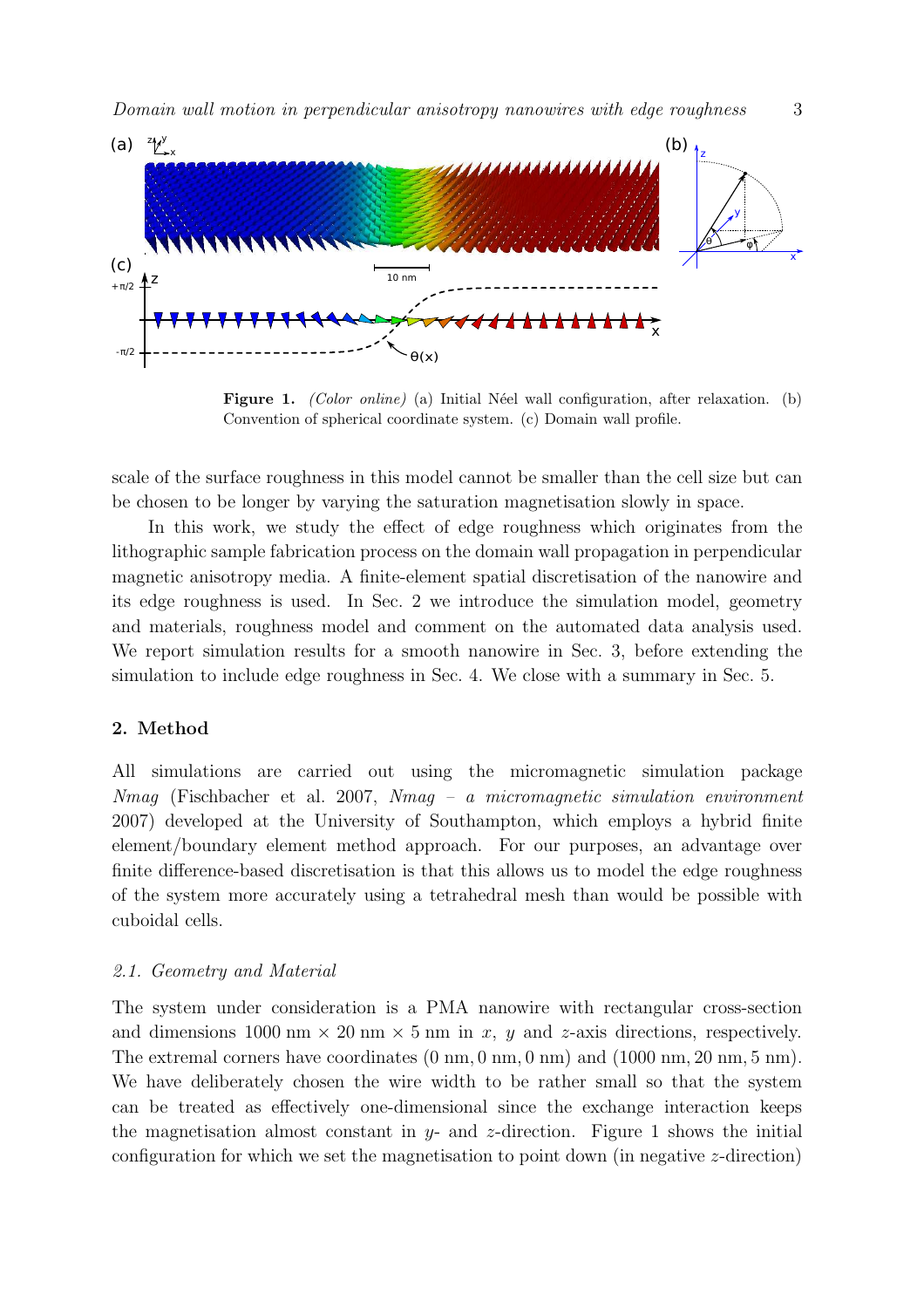at the left end of the wire (*i.e.* at  $x = 0$ ) and up at the other end, with a domain wall located between the two uniform domains. This two-domain system with domain wall is well described by two parameters: (i) the DW position and (ii) the azimuthal angle  $\phi$ of the magnetisation at the DW center. We use spherical coordinates to characterise the orientation of the magnetisation at the centre of the DW, as shown in figure 1, where  $\theta$ is the vertical angle between M and the x-y-plane (polar angle), and  $\phi$  is the horizontal angle between  **and the x-axis (azimuthal angle). In what follows, we are particularly** interested in the value of  $\phi$  at the center of the DW, as this – together with the DW position – captures the DW state. The angle  $\phi$  will frequently be referred to as the magnetisation angle of the DW.

Inspired by experimental studies (Tanigawa et al. 2009), we use the effective material parameters of a multi-layered Co/Ni nanowire with saturation magnetisation  $M_s = 6.8 \times 10^5$  A/m, exchange coupling  $A = 1.3 \times 10^{-11}$  J/m and uniaxial anisotropy constant  $K_1 = 3.8 \times 10^5 \text{ J/m}^3$ . The resulting exchange length is  $\sqrt{A/K_1} = 5.85 \text{ nm}$ , the Gilbert damping parameter used is  $\alpha = 0.032$  (Burrowes et al. 2009).

#### 2.2. Simulation Stages

Each simulation consists of two stages: a relaxation phase and the main simulation of the domain wall dynamics. In the relaxation phase we initialise the magnetisation M in the nanowire to a Néel-like pattern, with  $M_y = 0$  everywhere, *i.e.*, the magnetisation rotates in the x-z-plane. The z-component  $M_z$  is initialised to tanh  $(\sqrt{K_1/A} \cdot (x - 200))$ , which describes the domain wall pattern for a system when the demagnetising field is neglected, with the DW center located at  $x = 200$  nm.<sup>†</sup> This is then relaxed until it reaches a metastable state as illustrated in figure 1, which takes into account exchange, anisotropy and demagnetisation fields. The relaxation is carried out by numerical integration of the Landau-Lifshitz-Gilbert equation. A large damping coefficient,  $\alpha = 1.0$ , is used to speed up the relaxation. The relaxed systems exhibits a Néel domain wall, as shown in figure 1, to avoid surface charges on the edges which would be associated with a Bloch wall.

Once equilibrium is reached the second stage is started. The damping is set to the realistic value,  $\alpha = 0.032$ , and a constant external field  $H_{ext}$  is applied along the z-axis. The response of the magnetisation is then computed for 20 ns. Every 0.1 ns the domain wall position (along the x-axis) is computed by finding the zero-crossing of  $\theta$  along the nanowire axis. This is done by probing  $\theta$  at 2000 auxiliary nodes along this line and determining the two adjacent nodes where a sign change occurs. Then  $\theta$  is interpolated linearly between these adjacent nodes to determine the position of the zero-crossing.§

 $\ddagger$  Control simulations suggest that boundary effects are negligible further than  $\approx 150$  nm away from the ends of the nanowire. In this work no data of domain walls outside this range was used.

<sup>§</sup> The determination of the zero-crossing uses a Python function which is given to the simulation framework with the instruction to call it every 0.1 ns during the computation, which avoids storing all the field data for later postprocessing. The integration of the micromagnetic simulation tool into an existing programming language thus simplifies data capture and analysis here (Fischbacher et al. 2009).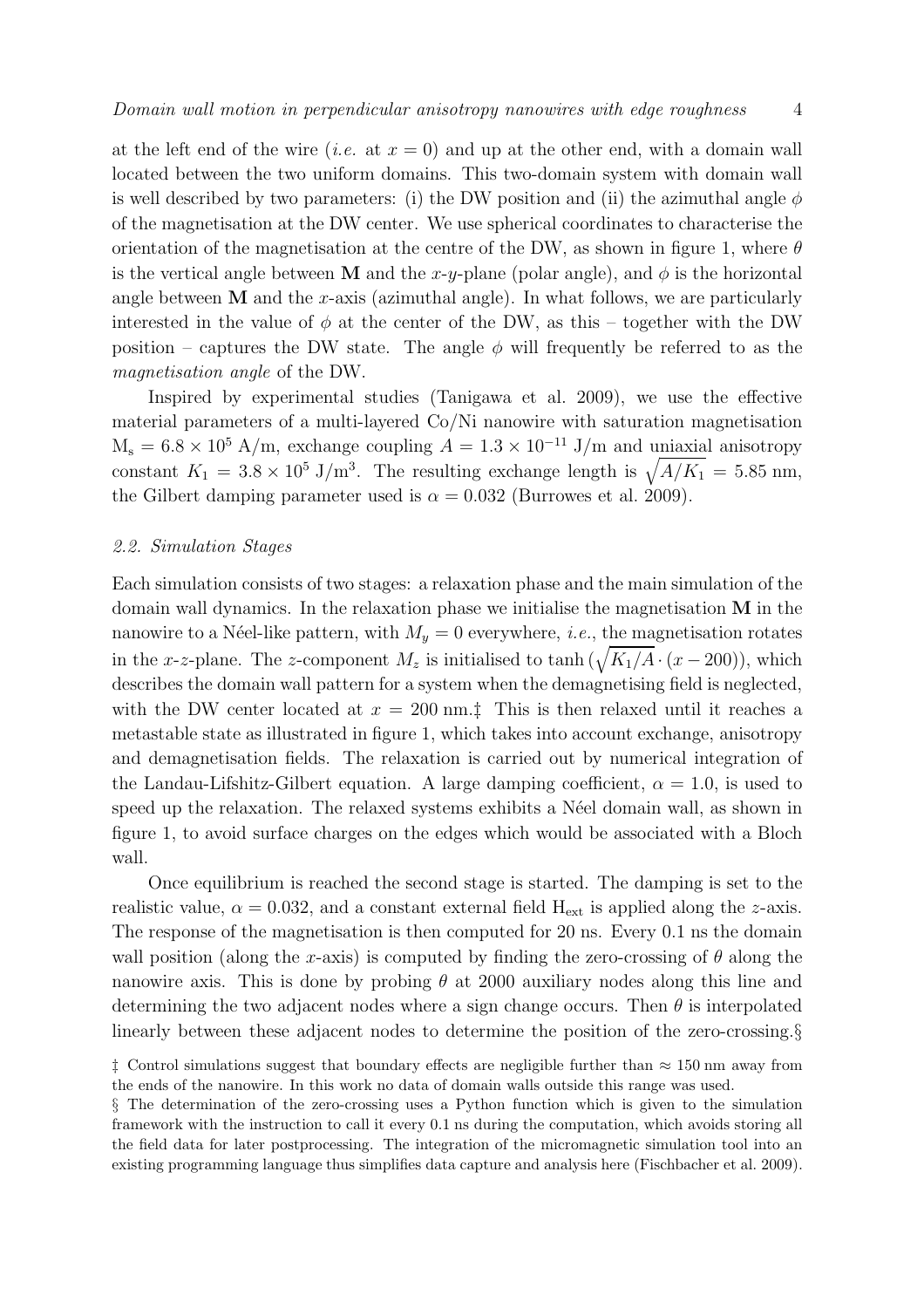

Figure 2. *(Color online)* (a) Smooth mesh. For this mesh there are three layers of tetrahedra in z-direction representing the film thickness of 5 nm and 15 layers in  $y$ -direction extending 20 nm. Only a part of the mesh of the wire is shown in the x-direction. (b) Rough version of the same mesh (with correlation length  $c = 2$  nm and distortion amplitude  $d = 0.4$  nm).

Moreover, at the position of the DW center the magnetisation angle  $\phi$  is recorded and both the domain wall position and magnetisation angle, together with the current time step, are written to an output file for subsequent analysis.

#### 2.3. Roughness Model

In this work, we use a finite element-based discretisation of space. This allows to model rough edges explicitly using a distorted finite element mesh. We start from a smooth tetrahedral mesh as shown in figure 2(a) with dimensions  $1000 \text{ nm} \times 20 \text{ nm} \times 5 \text{ nm}$ , which is subsequently distorted at front and rear edges as shown in figure 2(b). In the following, the term edge or edge surface always refers to the two surfaces of dimensions 1000 nm  $\times$  5 nm at the the long edges of the wire parallel to the x-z plane.

The overall distortion process works as follows. We first construct a 'distortion function'  $f(x)$ . This function specifies the amount by which each node lying on the front edge surface of the mesh (where  $y = 0$  nm) is displaced in y-direction, as a function of the x-coordinate of the node. Analogously, the nodes at the rear edge surface (where  $y = 20$  nm) are displaced using a second, independently constructed distortion function  $q(x)$  so that both edges of the mesh are distorted differently. The positions of the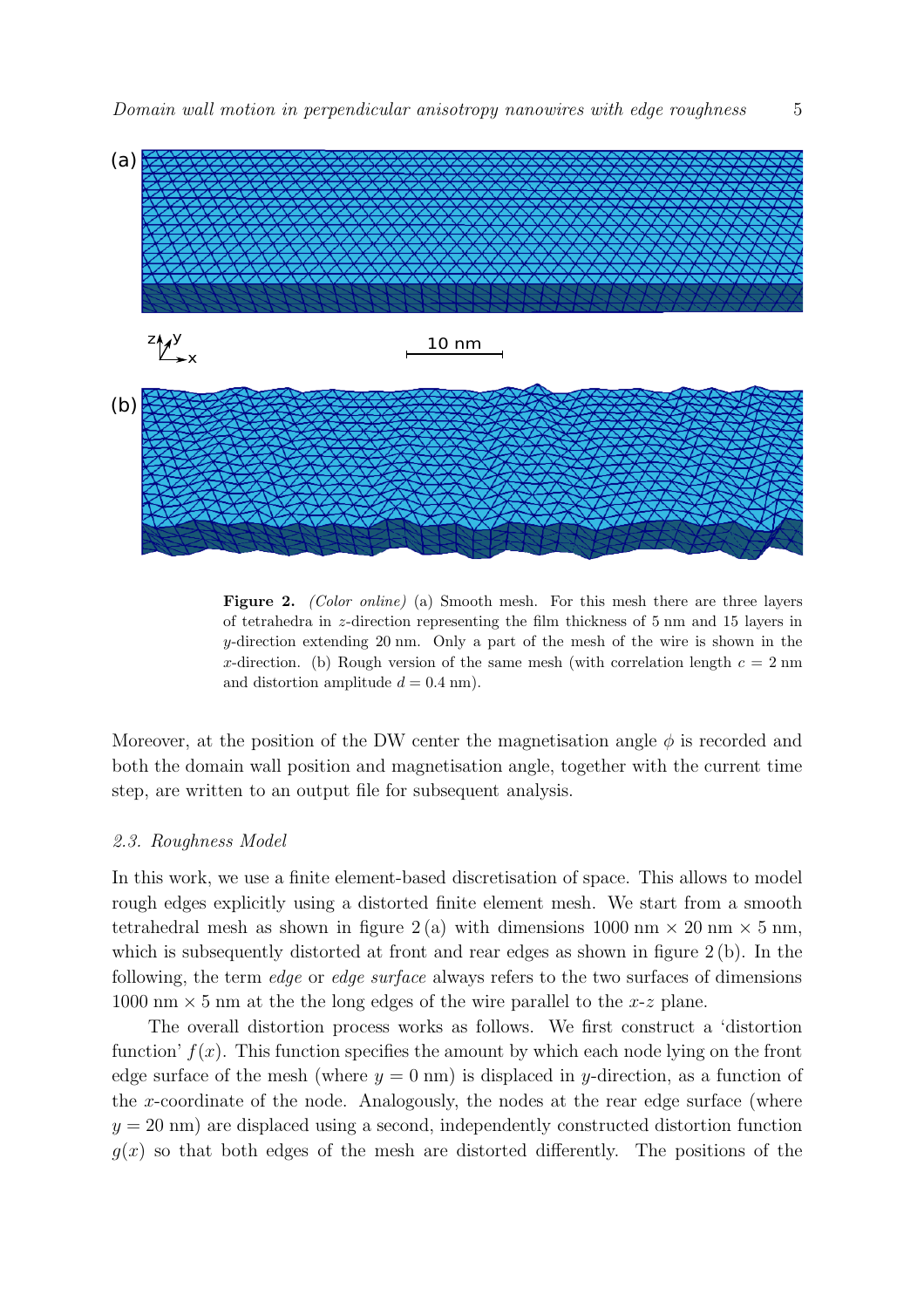internal mesh nodes are then rescaled in order to fit between the new distorted sides.

The distortion functions  $f$  and  $g$  are constructed as follows. First we pick equidistant positions  $x_i$  along the x-axis. These are just auxiliary entities and completely independent of the actual mesh nodes. The distance between two neighbouring auxiliary nodes is referred to as the correlation length c of the distortion. Next, random values  $f(x_i)$  and  $g(x_i)$  are assigned to each position  $x_i$ , chosen from a Gaussian distribution with mean 0 and standard deviation d, which is referred to as the distortion amplitude of the roughness or simply as the *roughness level*. Finally, the random values  $f(x_i)$  and  $g(x_i)$  are interpolated smoothly to obtain the continuous distortion functions  $f(x)$  and  $g(x)$ . The whole process is illustrated in figure 3. In order to make the randomisation reproducible, it is possible to specify a seed for the internal random number generator. This allows us for a given  $c$  to produce meshes with the same 'shape of roughness' but different roughness amplitudes: the distortion functions of these meshes are just scaled versions of each other. We introduce the distortion functions  $f$  and  $g$ , rather than displaceing the mesh nodes on the edges randomly and thus independently of each other, in order to be able to control the roughness correlation length independently of the actual mesh discretization (assuming that the edge length of the tetrahedra for the chosen mesh discretisation is smaller than the correlation length c).

The effective roughness length scale, which we define as the average width of the peaks and troughs of the rough edge, or  $-$  equivalently  $-$  the distance between adjacent local minima in  $f(x)$  and  $g(x)$ , is larger than the correlation length c as visible in figure 3 (b). Statistical analysis of this effective roughness length scale for a range of disorder functions  $f(x)$  and  $g(x)$  shows that the effective roughness length is given by  $\approx 2.76c$  (see figure 3(d)).

There are several conceivable ways of modelling edge roughness, including locally varying material parameters or Voronoi cell approaches, as mentioned in Sec. 1. The method used here models the kind of roughness associated with irregularities in the sample geometry originating from electron beam lithography, due to the remaining jitter of the electron beam around a zero position. The amount of this jitter is modelled by the roughness amplitude d. Depending on the speed of the beam along the edge this jitter is 'spread out' over a certain distance, which is modelled by the correlation length c. We note, however, that there is a second source of roughness due to the chemical process of transferring the latent image of the nanowire after exposure, which involves rather long-chain molecules. Unless special care is taken this is usually the dominant source of roughness.

#### 2.4. Data Analysis

We have carried out over  $24,000$  simulations where we systematically vary the external field strength  $H$ , roughness correlation length  $c$ , and roughness amplitude  $d$ . For each configuration, *i.e.* combination of the three parameters  $(H, c, d)$ , we carry out one simulation run. Each simulation run produces an output file containing data recorded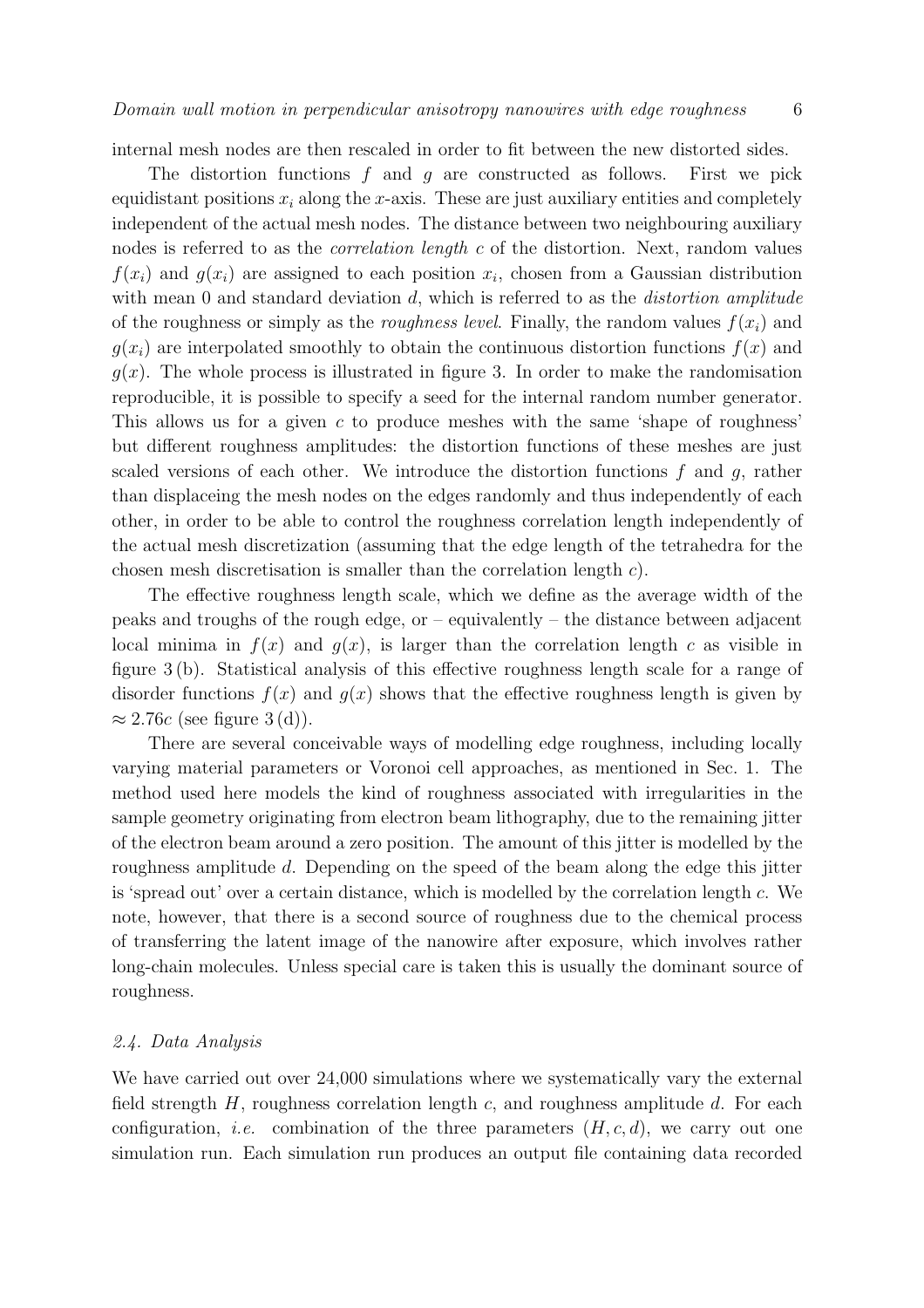

Figure 3. *(Color online)* Illustration of the edge distortion process, showing a top view of the rear edge of the nanowire. (a) Original mesh. (b) Construction of the distortion function g with certain correlation length and distortion amplitude. (c) The mesh after distortion with  $g$ . The contour of the distorted mesh follows the outline of g. (d) Distribution of the distances between adjacent local minima. The data was gathered from a collection of 1000 different distortion functions, each produced with a different randomisation seed at the fixed correlation length  $c = 10$  nm. The mean distance is 27.6 nm =  $2.76 \times c$ , which defines the effective roughness length scale.

every 0.1 ns between 0 ns and 20 ns. For each of the time steps the corresponding computed domain wall position and the magnetisation angle  $\phi$  inside the domain wall are recorded.

The main observable we are interested in for each configuration is the DW velocity  $v_x(t)$ , which is derived from the DW position  $r_x(t)$  as a function of time. All other quantities, such as the depinning field for a given roughness level, can be computed from this. Our simulation results of a smooth nanowire in Sec. 3 and a nanowire with edge roughness in Sec. 4 agree qualitatively with Walker's prediction (Schryer & Walker 1974) that there is steady domain wall motion for applied fields  $H$  below a critical field  $H_c$ , and oscillatory motion for larger applied fields. We need to distinguish between these two regimes to apply appropriate methods to compute the domain wall velocity. To do this, we use the angle  $\phi$  as the criterion: in the steady-motion regime the magnetisation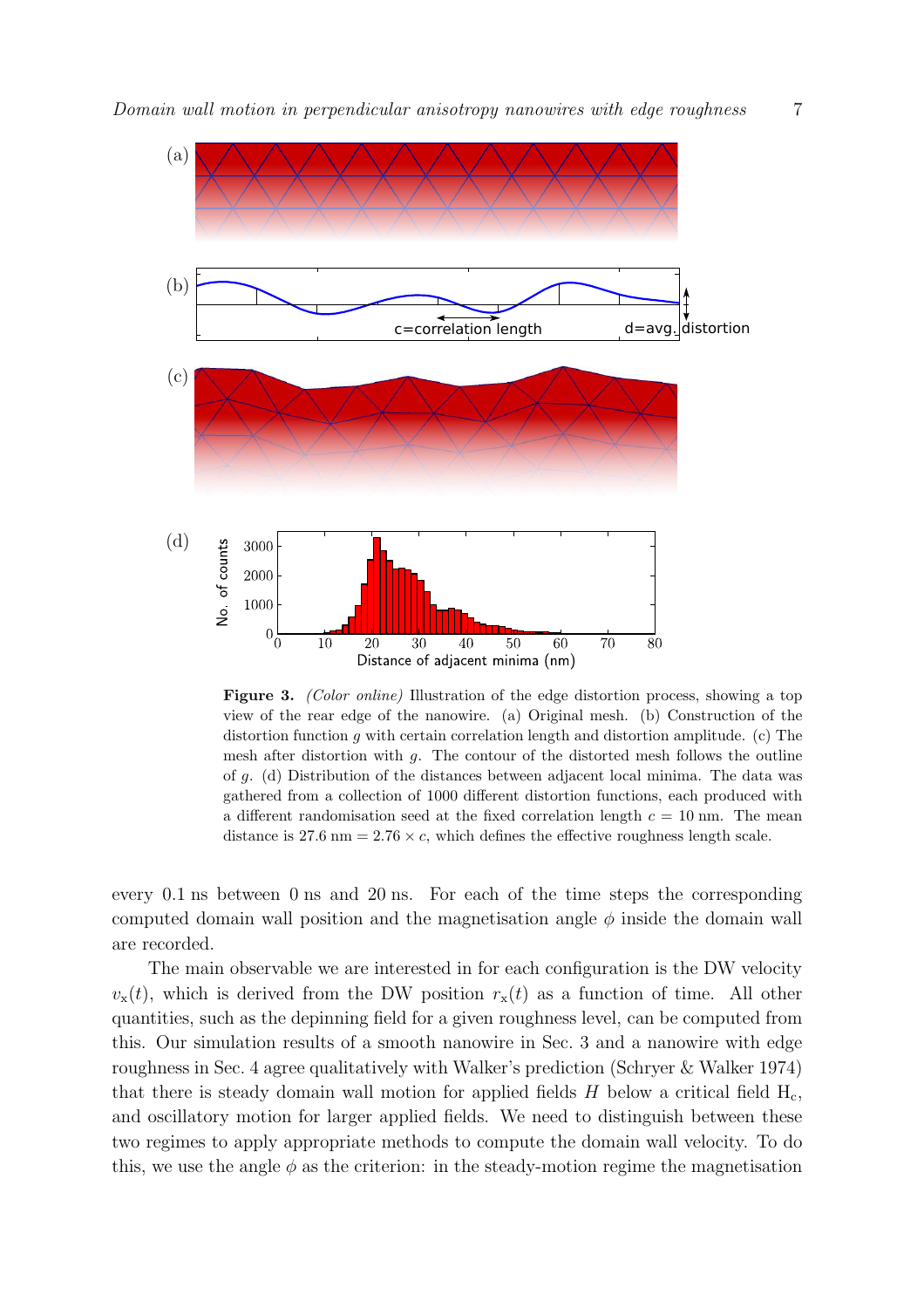angle  $\phi$  approaches an asymptotic value  $|\phi| < \frac{\pi}{2}$  $\frac{\pi}{2}$ , whereas in the oscillatory regime the magnetisation inside the DW keeps precessing indefinitely, so that  $|\phi|$  grows to infinity.

2.4.1. Mean velocity The simplest way to compute the domain wall velocity is to subtract the initial domain wall position  $r_x(t_0)$  at time  $t_0$  from the final position  $r_x(t_f)$ at time  $t_f$ , and to divide by the time it took to travel that distance:

$$
v_{\rm x}^{\rm mean} = \frac{r_{\rm x}(t_{\rm f}) - r_{\rm x}(t_0)}{t_{\rm f} - t_0} \tag{1}
$$

Later analysis in Sections 3 and 4 shows, however, that the initial depinning process of a domain wall is qualitatively different from the subsequent domain wall motion: during the depinning process, the domain wall increases its velocity from zero to an asymptotic value for fields below the Walker breakdown, or asymptotic periodic behaviour for fields above the Walker breakdown. As this increase does not happen instantaneously, the transient process will reduce the mean velocity in the steady-motion regime if computed using (1). The decrease will depend on the simulated time: the longer we run the simulation, the smaller the reduction of  $v_{\rm x}^{\rm mean}$  due to the initial transient, and the less do mean and asymptotic velocities differ. Moreover, for oscillatory motion there can be some variation in the mean velocity as computed using (1) depending on how much of the last oscillation cycle is completed when the simulation exits.

2.4.2. Asymptotic velocity We thus use another method to compute the domain wall velocity, which eliminates the reduction of  $v_{\rm x}^{\rm mean}$  due to the initial transient and removes artefacts due to incomplete oscillation cycles. To distinguish from the mean velocity, we refer to this as the asymptotic velocity.

In the oscillatory case we identify the time and position of the DW at the beginning of each oscillation cycle, *i.e.* when the angle  $\phi$  is a multiple of  $\pi$ . Using a least-squares approximation we then fit a line through these position as a function of time, and compute the velocity as the slope of the fitted line as shown in figure  $4(a)$ . depinning transient is negligible for external fields above  $H_c$  and therefore does not affect the calculation of the asymptotic velocity in this regime.

For applied fields below the Walker breakdown, the domain wall shows nonoscillatory motion. To eliminate the initial transient from the data analysis in this regime, we identify the first time  $t_1$  and domain wall position  $r_x(t_1)$  from which onwards the plot of domain wall position as function of time shows an approximately linear dependence. We then compute the velocity as

$$
v_{\mathbf{x}}^{\text{asymptotic}} = \frac{r_{\mathbf{x}}(t_{\mathbf{f}}) - r_{\mathbf{x}}(t_1)}{t_{\mathbf{f}} - t_1} \tag{2}
$$

 $\parallel$  Contrary to the usual convention, in this paper we plot time t along the vertical axis and the DW position x along the horizontal axis. This is consistent with the orientation of the nanowire in figures  $1$ , 2, 7, and allows better comparison between plots in the same figure. With this convention the velocities of the domain walls are actually given by the *inverse* slope of the trajectories in these figures. Hence a steeper line indicates a slower domain wall since it moves less far along the x-axis during the course of the simulation.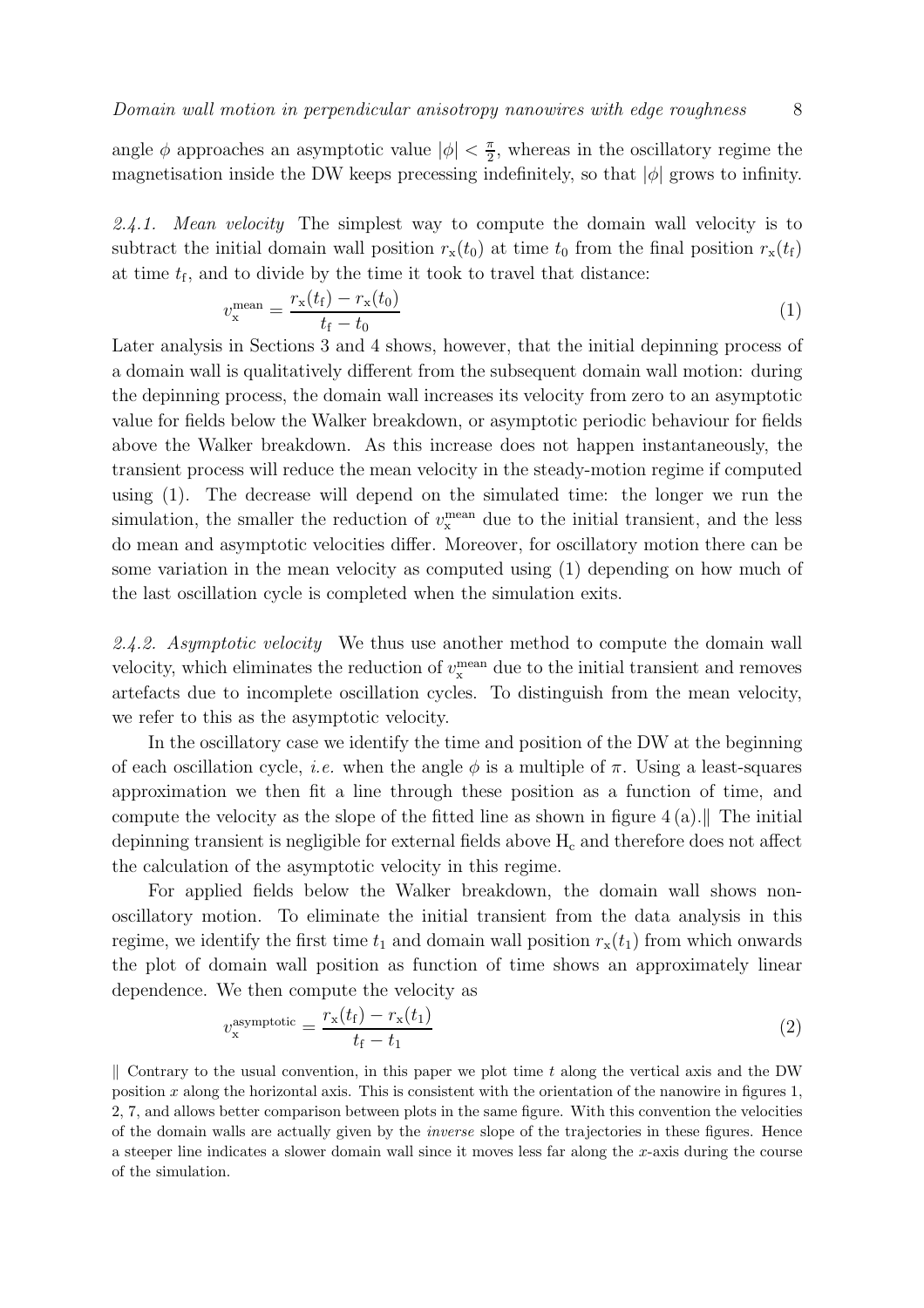

Figure 4. *(Color online)* Illustration of the computation of the asymptotic domain wall velocity. (a) In the oscillatory case, the positions and times for the beginning of each oscillation cycle are identified, and a line is fitted through them (dashed blue line). The line's slope provides the velocity. (b) In the steady-motion regime below the Walker breakdown field, we identify the beginning of the first straight segment in the plot (thickened red part), and take the position and time of this point, together with the last position and time, to compute the asymptotic velocity. The interpolated points for both cases are marked with blue dots in both plots.

We identify segments of the  $r<sub>x</sub>(t)$  function where the DW exhibits approximately straight motion by using a Savitzky-Golay filter (Press et al. 1992, Ch. 14.8). This computes for each recorded time step the second derivative of a smoothed version of the trajectory, which gives an indication of the curvature of the trajectory at that point. By discarding points where the second derivatives are above a given threshold we identify one or more segments where the DW exhibits approximately straight motion as shown in figure  $4(b)$ (segments marked with thick red lines).

2.4.3. Pinning Using these tools, we can also identify when a domain wall (i) is never depinned, or (ii) gets pinned again after having moved a certain distance (dynamic pinning). In case (i), we record the domain wall velocity as zero for both  $v_{\rm x}^{\rm mean}$  and  $v_{\rm x}^{\rm asymptotic}$ . In case (ii), we compute the mean velocity  $v_{\rm x}^{\rm mean}$  using (1) but record no velocity for  $v_{\rm x}^{\rm asymptotic}$  as the motion is too irregular to estimate the asymptotic velocity.

#### 3. Smooth Nanowire

In the following we give a summary of the dynamics of perpendicular domain walls in a smooth nanowire in external fields. These results present the reference for the rough nanowire studied in section 4.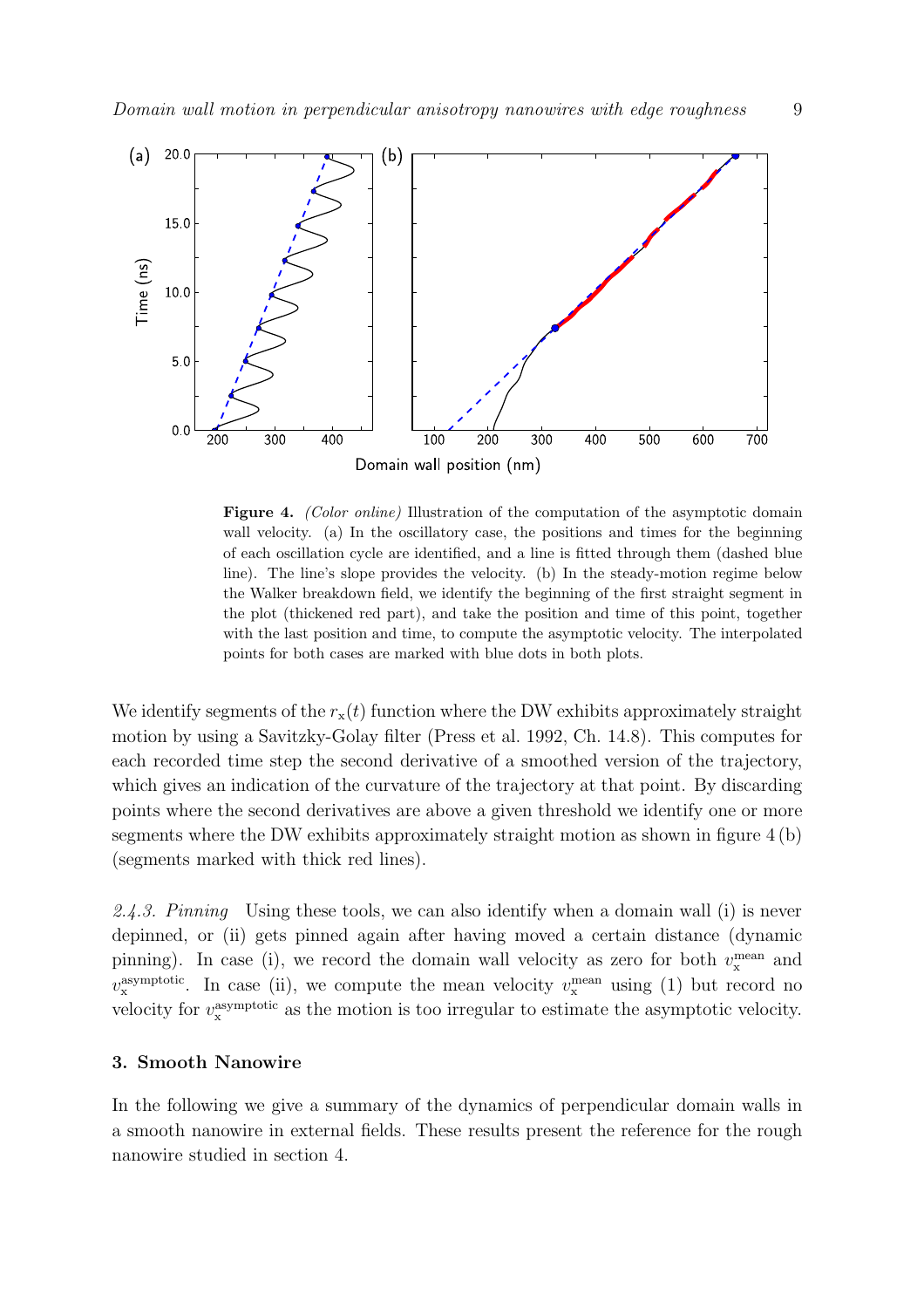

Figure 5. *(Color online)* (a) Sample DW trajectories for different applied fields H: steady (thick blue lines) and oscillatory (thin red lines). (b) The corresponding magnetisation angles  $\phi$ .

The external field  $H_{ext}$  is applied along the negative out-of-plane z-direction (see Figure 1). The domain wall then moves to the right, *i.e.* along the positive x-direction. This behaviour can be understood in terms of energy minimisation: the domain wall moves to the right to allow the left domain to grow. Indeed, a wider left domain corresponds to an "increased" alignment of the magnetisation to the applied field and a reduction of the Zeeman and total energy.

Figure 5 (a) shows the position of the domain wall against time for four different applied field strengths. We see that the domain wall starts to move as the field is applied, in all the considered cases. For the two lower fields (blue thick lines), the motion is 'steady', with velocity increasing with the applied field. In contrast, for the two higher applied fields (thin red lines) the motion of the domain wall is oscillatory. The domain wall moves backwards and forwards as a function of time, but moves further forward than backward in each cycle, leading to a net positive velocity. The frequency of the oscillation depends on the external field strength, and is higher for the larger external field (dashed thin line), while the net velocity is lower for the larger external field.

Figure 5 (b) shows the magnetisation angle at the DW centre,  $\phi$ , against time for the same simulations considered in figure  $5(a)$ . For the steady motion curves (thick lines),  $\phi$  changes from zero at time  $t = 0$  to a very small negative value and then remains constant. In the oscillatory regime (thin lines),  $\phi$  behaves differently: it grows continuously as a function of time, and grows the faster the higher the applied field is. For the steady-motion curves considered in figure 5 the angle is small because the fields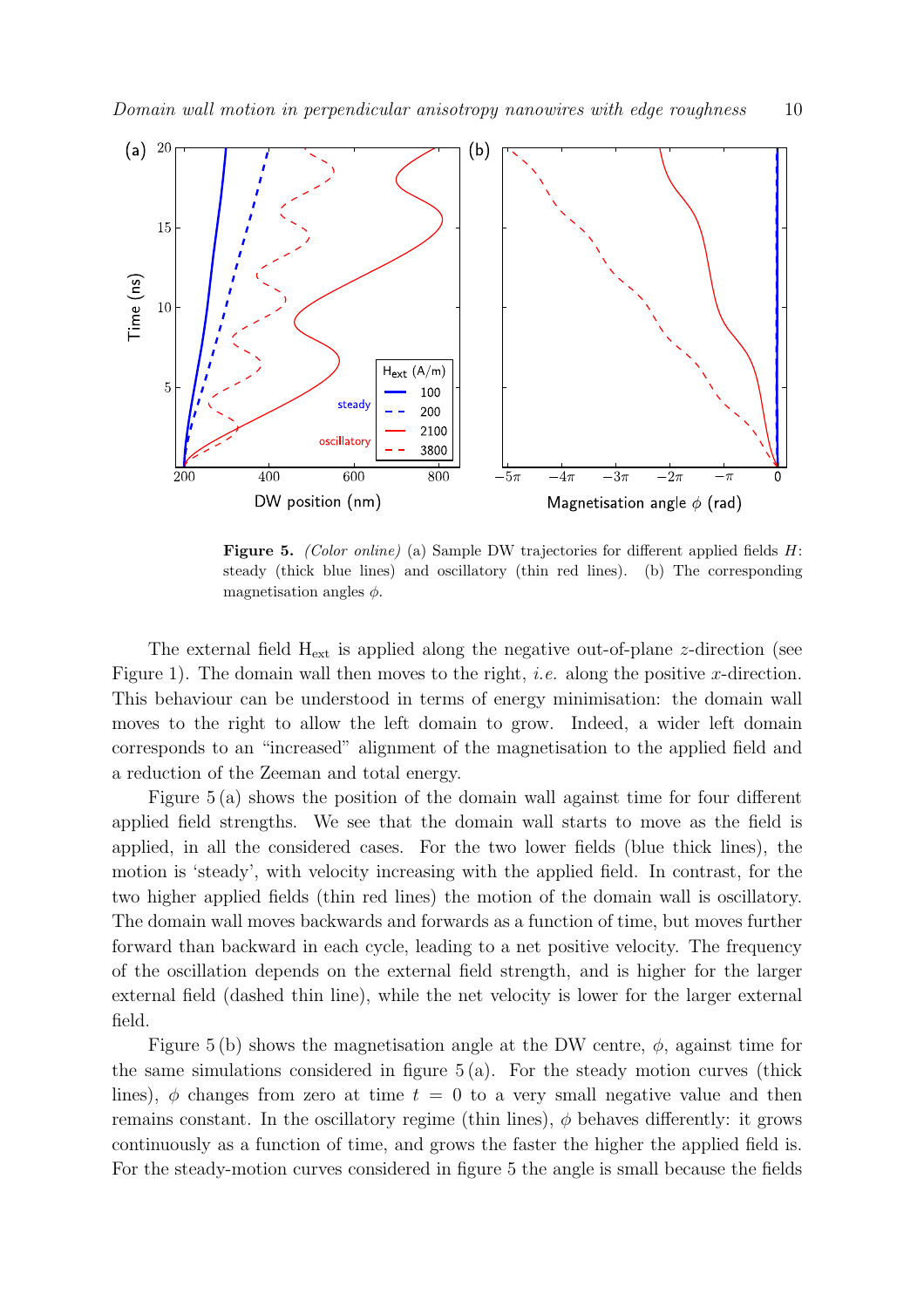

Figure 6. Domain wall position (top) and domain wall velocity (bottom) as a function of magnetisation angle  $\phi$  for  $H = 3.8$  kA/m in the oscillatory regime. The figure should be read 'from right to left' because the angle  $\phi$  increases in the negative direction during the DW motion.

are weak; for fields close to  $H_c$  the asymptotic angle can become quite large until at  $H_c$ it reaches  $-\frac{\pi}{2}$  $\frac{\pi}{2}$  and 'tips over' so that it can keep growing grow continuously.

Figure 6 combines the data from the two previous plots and shows domain wall position (top) and velocity (bottom) as a function of the magnetisation angle  $\phi$  for the  $H = 3.8$  kA/m curve in figure 5. The figure should be read 'from right to left' because the angle  $\phi$  increases in the negative direction during motion. We can see that the domain wall position increases as  $\phi$  grows from 0 to  $-\frac{\pi}{2}$  $\frac{\pi}{2}$  and that the velocity remains positive in this interval. From  $\phi = -\frac{\pi}{2}$  $\frac{\pi}{2}$  the domain wall moves backwards until  $\phi = -\pi$ , at which point the cycle repeats. We note that  $\phi$  changes by  $-\pi$  (not  $-2\pi$ ) while the domain wall position completes an oscillation cycle, so that the magnetisation in the domain wall centre points in the negative  $x$  direction at the end of the positional cycle (*i.e.*  $\phi = -\pi$ ) whereas it was pointing in the positive x direction at the beginning. After one more positional cycle the angle also returns to the original position, so that the DW position completes two cycles during a full rotation of the magnetisation angle.

Figure 7 shows a set of corresponding magnetisation configurations for different magnetisation angles  $\phi$ . We use these figures to interpret the oscillatory motion. Starting from figure 7 (a), the applied external field forces the magnetisation to precess so that  $\phi$  changes from 0 to a negative value. The configuration in figure 7(a), resembles a N'eel wall which has no surface charges on the front and back edge of the wire. However, once the magnetisation in the domain wall starts to rotate in the  $x-y$  plane, surface charges start to appear on the sides of the wire as in figure 7 (b). These increase the demagnetisation energy of the system, and energy has to be found to allow this change. This energy is provided through the Zeeman term by growing the left domain in the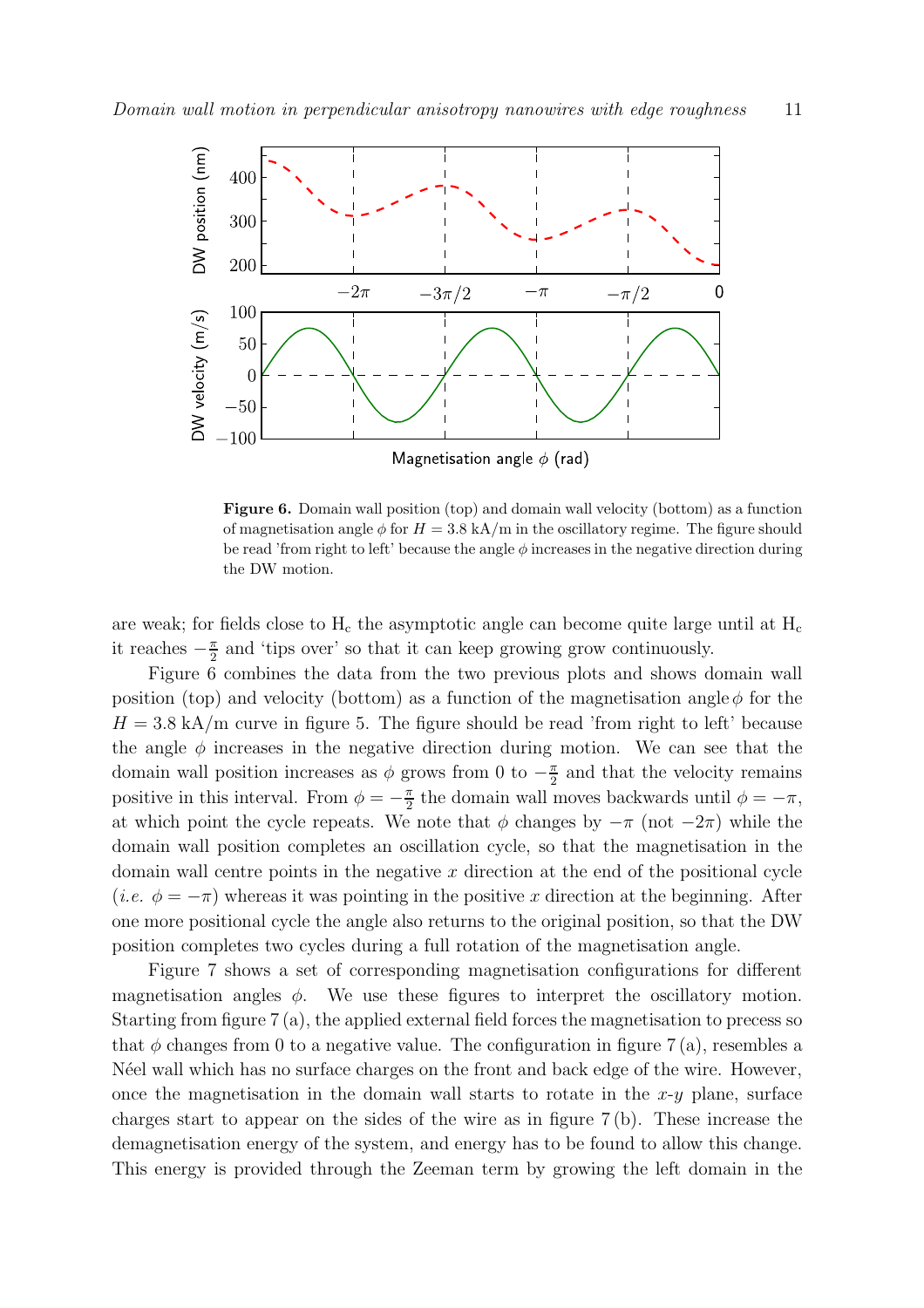

Figure 7. *(Color online)* Snapshots of a domain wall moving in a smooth nanowire  $(H_{ext} = 9 kA/m > H_c)$ . The pictures show half a rotation of the first oscillation, with time increasing from top to bottom. (a) The initial configuration, cf. figure 1. (b) The domain wall moves to the right as the magnetisation angle  $\phi$  precesses around the vertical axis. (c) At  $\phi = \frac{\pi}{2}$  the DW reverses direction and (d) starts moving to the left. (e) At  $\phi = \pi$  another reversal of direction occurs and the DW moves to the right again. The same procedure repeats itself with two more direction reversals at  $\phi = 3/2\pi$  and  $\phi = 2\pi$  (both not shown) until the angle  $\phi$  has completed a full turn and the DW starts its third oscillation. Large superimposed arrows indicate velocity of the domain wall. The thin curly arrows indicate the direction of rotation of the magnetic moments in the domain wall.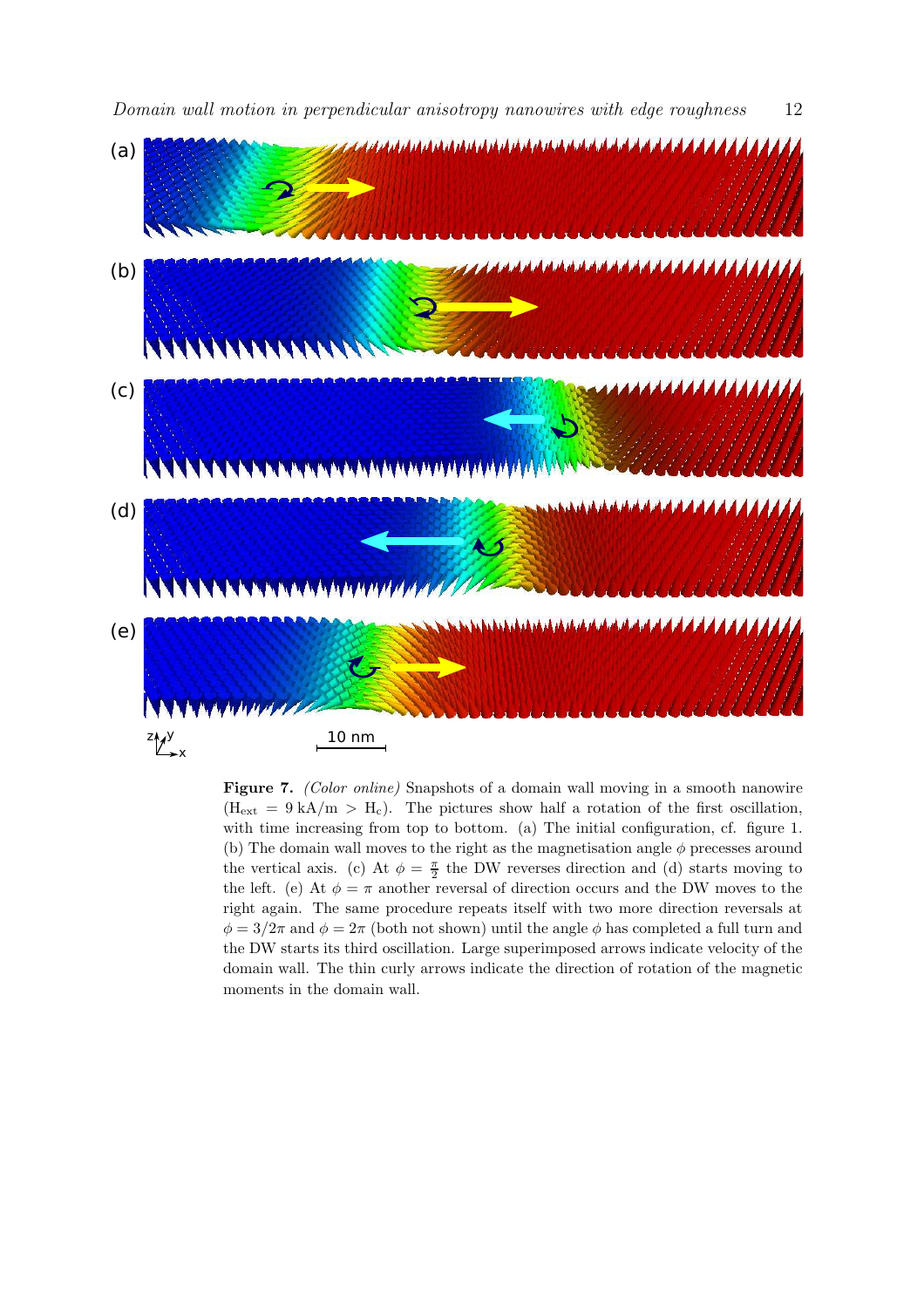wire: both magnetisation and applied field point in the negative  $z$  direction in this domain. Growing the domain on the left means that the domain wall needs to move to the right, *i.e.* towards larger x values. The further  $\phi$  grows towards  $-\frac{\pi}{2}$  $\frac{\pi}{2}$ , the further the domain wall needs to move.

For weak applied fields, the growing demagnetisation field can counteract the precession torque from the applied field and the system settles into a steady state with fixed angle  $\phi$  in which the domain wall moves continuously towards larger x-values (thick lines in figure 5). For large applied fields, however,  $\phi$  eventually reaches  $-\frac{\pi}{2}$  $\frac{\pi}{2}$ corresponding to snapshot  $7(c)$  where the magnetisation is pointing in the negative y direction, which is best visible in the centre of the domain wall. While  $\phi$  increases further from  $-\frac{\pi}{2}$  $\frac{\pi}{2}$  to  $-\pi$ , the surface charges reduce and thus the demagnetisation energy is reduced. This is compensated by the domain wall moving back to the left to shrink the domain on the left that is aligned with the applied field, as shown in figure 7 (d). When  $\phi$  reaches  $-\pi$ , the surface charges have disappeared and the cycle will start again in a mirror-symmetric way, explaining why the domain wall moves backwards and forwards twice while  $\phi$  increases from 0 to  $-2\pi$ .

If there was no damping in this system (*i.e.*  $\alpha = 0$ ), the domain wall would move back to its starting position when  $\phi$  reaches multiples of  $\pi$ . It is the damping term that allows to release energy from the system, and this results in a net motion of the domain wall in the positive  $x$  direction due to the applied field in the negative z direction. We also note that if the simulations are carried out without consideration of the demagnetising field, then the oscillations in the domain wall position cannot be observed.

We thus find two different domain wall motion regimes: steady motion for applied fields  $H$  below the so-called Walker breakdown field  $H_c$  and oscillatory motion for  $H > H_c$  (Schryer & Walker 1974). Figure 8 shows the DW velocity as a function of the external field. In a smooth system as simulated here, *i.e.* in the absence of any domain wall pinning due to roughness, the domain wall starts to move if any non-zero external field is applied. In line with Walker's prediction the domain wall velocity increases with the applied field up to the Walker breakdown field  $H_c$  at which the velocity reaches its maximum. For larger applied fields, the domain wall velocity decreases. Sample simulations with field strengths much larger than  $H_c$  have shown that the DW velocity assumes a minimum around  $H = 30 \text{ kA/m}$  and increases again for even stronger external fields.

# 4. Nanowire with edge roughness

In this section we introduce edge roughness to the wire geometry and repeat the simulations of field driven domain wall motion from section 3 in the presence of this disorder. The relaxation stage of the simulations (section 2.2) allows the domain wall to settle into an energetically favourable position that takes the edge roughness into account, which may thus deviate slightly from the position in the smooth case. As a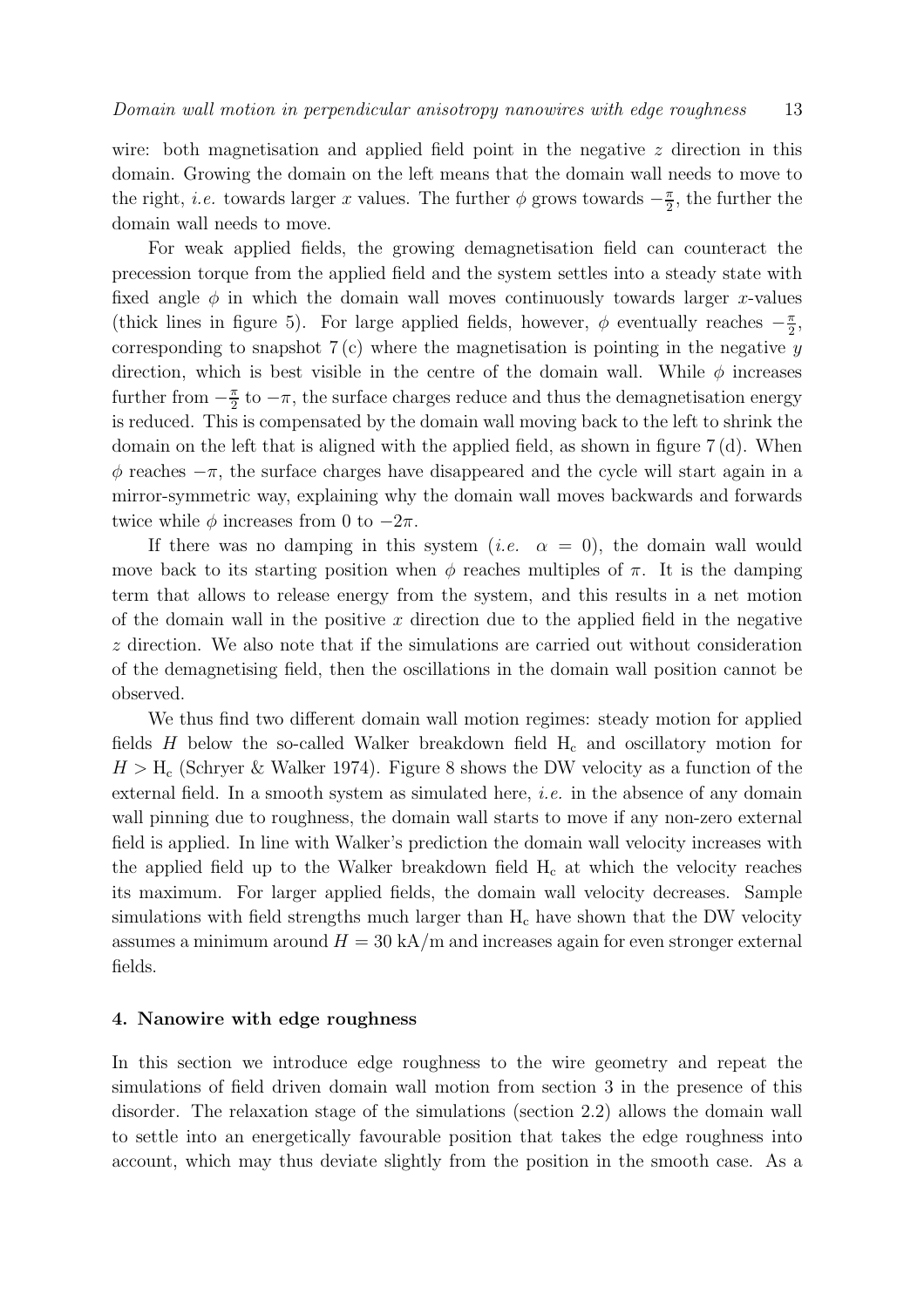

**Figure 8.** Domain wall velocity as a function of  $H_{ext}$ . The separation into two regimes, one above and one below the Walker breakdown, is clearly distinguishable. The inset shows the increase of the velocity for very strong fields  $\gg H_c$  (note the different scale).

result, the system needs a certain applied field strength to depin the domain wall from this location and cause the domain wall to move. In this section we investigate how the edge roughness affects the domain wall motion (section 4.1), the domain wall velocity (section 4.2) and the depinning field (section 4.3).

#### 4.1. Domain wall motion

We discuss the effect of roughness on domain wall motion for applied fields  $H$  below (section 4.1.1) and above (section 4.1.2) the Walker breakdown field  $H_c$  separately.

4.1.1. Influence of the roughness below the Walker breakdown Figure 9 (a) shows some typical domain wall trajectories in nanowires with different strengths of edge roughness in a fixed external field  $H = 0.6$  kA/m. One additional trajectory for a different field strength  $H = 0.5$  kA/m (dotted curve) was included to illustrate dynamic pinning. The roughness correlation length is fixed at  $c = 4$  nm whereas the roughness magnitude varies between  $d = 0$  nm (smooth wire) and  $d = 0.06$  nm; for clarity, the curves for some intermediate values of d have been omitted in the figure. The same randomisation seed was used in all cases so that the shape of the edge distortions is the same and only the amplitude d varies. The particular edge roughness profile used is displayed at the top of the figure: we see the distortions introduced by the roughness functions  $f(x)$  and  $q(x)$  as introduced in section 2.3. For visibility, the vertical extents of the distortions  $f(x)$  and  $g(x)$  are scaled up in this plot. As mentioned previously, we plot the domain wall position  $x$  along the horizontal axis. This allows us to compare the domain wall trajectories with the roughness profile that the domain wall centre is located in.

The trajectory in the smooth wire (dashed curve) shows the same characteristics as the ones discussed in section 3: it takes the domain wall  $\approx$  3 ns to reach its full speed, during which time the magnetisation angle  $\phi$  increases and approaches its asymptotic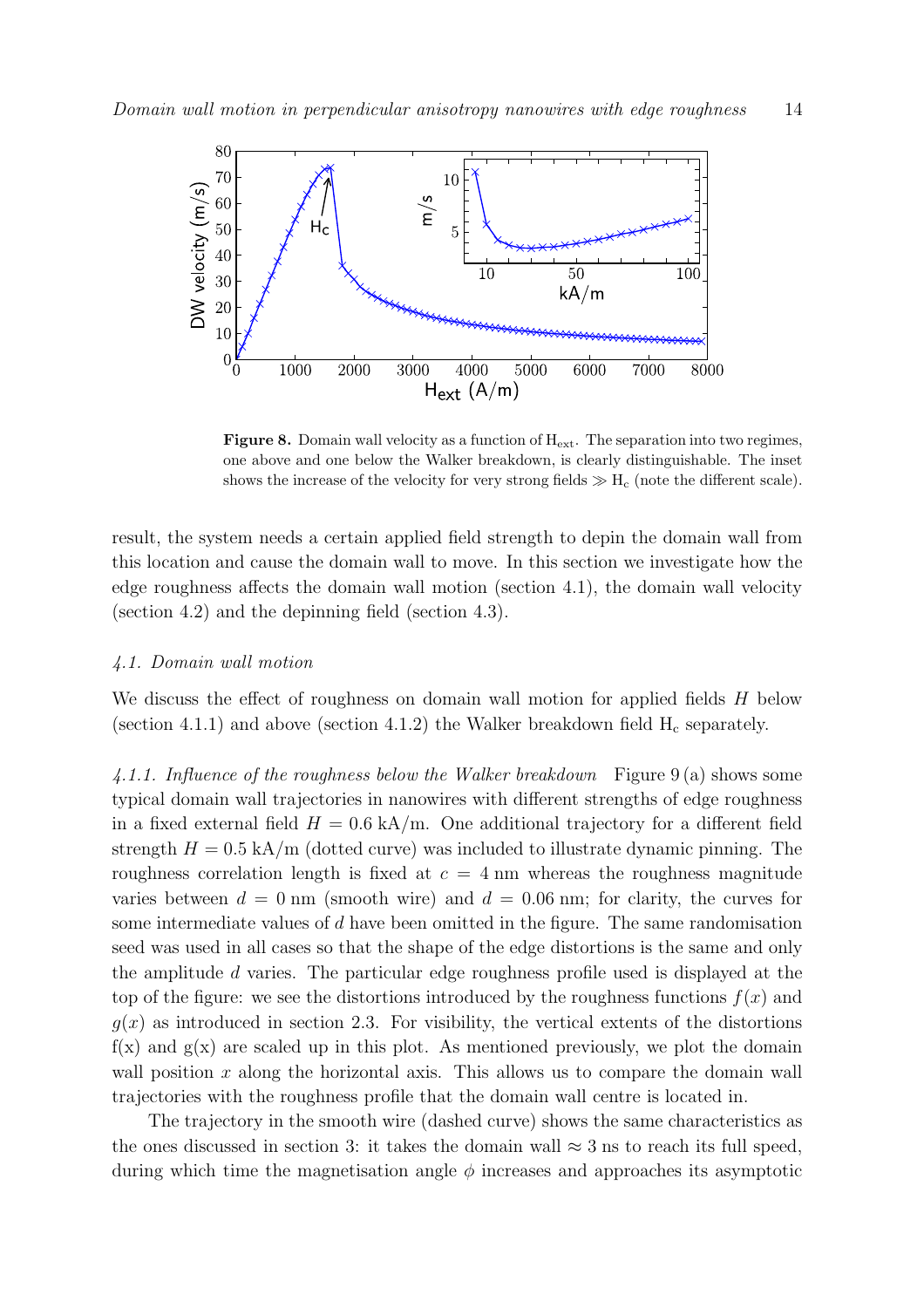

Figure 9. *(Color online)* (a) Sample trajectories in a constant external field  $H_{ext} = 0.6$  kA/m  $\lt H_c$  for varying roughness magnitudes d. The roughness correlation length is fixed at  $c = 4$  nm. One additional trajectory for a different field strength  $H = 0.5 \text{ kA/m}$  (dotted curve) was included to illustrate dynamic pinning. The particular edge roughness profiles used in these simulations is shown as an inset towards the top: the roughness has been scaled up along the vertical axis to make the profile visible more easily. (b) Time evolution of the magnetisation angle  $\phi$  for selected trajectories  $d = 0$  nm (dashed) and  $d = 0.06$  nm (solid) at  $H_{ext} = 0.6$  kA/m and  $d = 0.05$  nm at  $H_{ext} = 0.5$  kA/m (dotted).

value as can be seen in figure 9 (b). Once this is reached so that the surface charges on the sides of the wire balance the torque which the external field exerts on the magnetisation inside the DW, the DW moves along the nanowire with constant velocity.

The trajectories for non-zero roughness show two marked differences in comparison to the smooth system. Firstly, it takes a longer time for the domain wall to depin and for the angle  $\phi$  to approach its asymptotic value. The effect is the stronger the greater the roughness magnitude d as shown by solid lines in figure 9(a). For  $d = 0.02$  nm the effect is small and the DW reaches its full speed after  $\approx 4$  ns. For  $d = 0.06$  nm this initial phase takes  $\approx 8 \text{ ns}$  — almost triple the time of the domain wall in the smooth nanowire  $(d = 0 \text{ nm})$ . For  $d = 0.06 \text{ nm}$ , we can see from Figures 9(a) and (b) that the DW reacts to the edge distortions between the  $x = 200$  nm and  $x = 250$  nm during this initial transient.

The second difference between the trajectories in the smooth and the rough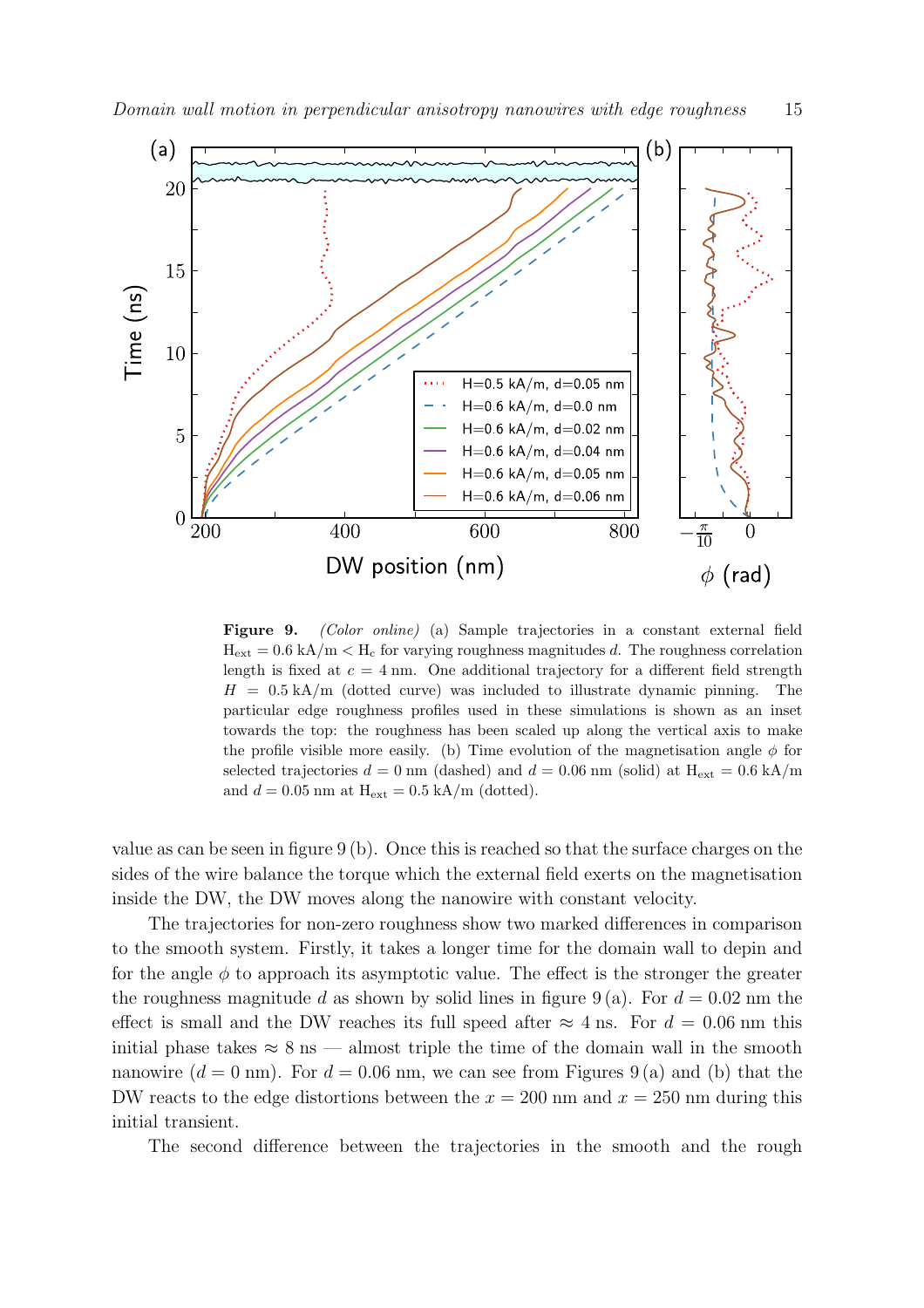nanowires is that we observe local decelerations of the DW during the motion in the presence of edge roughness. In the examples shown in figure 9 (a) these manifest themselves as bumps in the curves and occur at  $x \approx 380$  nm and  $x \approx 640$  nm. For the lower roughness magnitudes  $(d = 0.02$  nm,  $(0.04)$  nm these are hardly noticeable, whereas for  $d = 0.05$  nm and 0.06 nm they become visible. However, for the largest part of the motion the DW couples very weakly to the edge distortions and the curve is effectively straight (corresponding to constant velocity) with the velocity being virtually the same as in the smooth nanowire in these sections between the decelerations. If the driving field is too weak then the DW can get dynamically pinned during one of these decelerations. This is illustrated by the dotted curve in figure  $9(a)$ .

In order to gain a better understanding of these two phenomena it is helpful to look at the magnetisation angle  $\phi$  inside the DW. Figure 9(b) shows the time evolution of  $\phi$  as the DW progresses along the nanowire. In the smooth system (dashed curve)  $\phi$  gradually increases from zero until it reaches its asymptotic value and then remains constant. For  $d = 0.06$  nm (solid line) the angle  $\phi$  shows a much more erratic behaviour as a function of time as the magnetisation reacts to the edge distortions in an attempt to minimise the surface charges at the sides. The value of  $\phi$  for the domain wall in the wire with  $d = 0.06$  nm approaches the asymptotic value of  $\phi$  in the smooth system at  $t \approx 8$  ns. For larger values of t the angle  $\phi$  shows small, apparently random deviations from this value. There are two exceptions at  $t \approx 11$  ns and  $t \approx 19$  ns where  $|\phi|$  gets close to zero, resulting in two larger spikes in the dashed curve. These correspond to the two local decelerations visible in figure  $9(a)$ .

The dotted curve shows the time evolution of  $\phi$  in the slightly weaker field  $H = 0.5 \text{ kA/m}$ , corresponding to the dotted trajectory in figure 9(a). The way in which  $\phi$  reacts to the edge distortions during the first half of the simulation is virtually identical to  $H = 0.6$  kA/m, except that the changes happen more slowly due to the lower driving field. Thus the first half of the dotted curve in figure 9(b), before  $t = 12$  ns, is just a slightly vertically stretched version of the solid curve. The DW reaches the pinning site  $x \approx 380$  nm at  $t \approx 11$  ns in the stronger field (solid curve) and at  $t \approx 13$  ns in the weaker field (dotted curve). In the first case the field is strong enough to push the DW past the pinning site, which only results in a small spike towards zero of the angle. For the weaker field, on the other hand, the DW gets pinned and  $\phi$  slowly relaxes back into the zero-position where the magnetisation points along the nanowire axis.

4.1.2. Influence of the roughness above the Walker breakdown Figure 10(a) shows three trajectories of domain walls in an external field  $H = 5.75$  kA/m  $>$  H<sub>c</sub>. The roughness correlation length  $c = 4$  nm is fixed and only the roughness magnitude d varies between 0.3 nm and 0.5 nm. All trajectories show the oscillatory motion typical of fields  $H > H_c$ . In the absence of roughness (*i.e.*  $d = 0.0$  nm), all three curves would coincide.

The trajectory for the smallest roughness magnitude  $d = 0.3$  nm (dashed red curve) is the most regular of the three and still quite similar to the trajectory in the smooth wire (not shown to avoid clutter in the plot). For the next larger value of roughness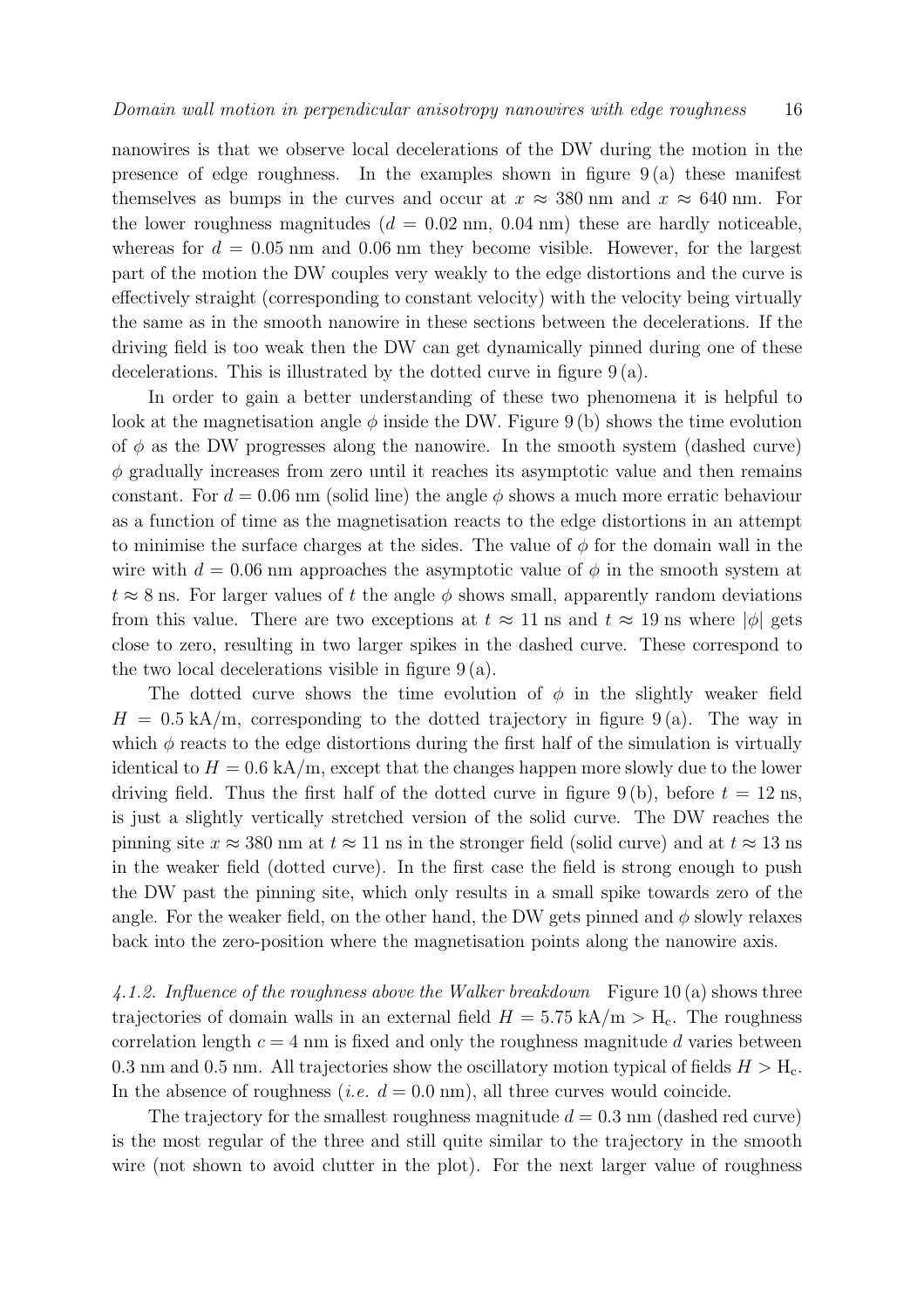

Figure 10. *(Color online)* (a) Sample trajectories in a constant external field  $H_{ext} = 5.75 \text{ kA/m}$  for varying roughness magnitudes d. The roughness correlation length is fixed at  $c = 4$  nm. The inset at the top shows the profile of the nanowire with roughness as in figure 9. (b) Time evolution of the magnetisation angle  $\phi$  for these trajectories.

magnitude  $d = 0.4$  nm (dotted blue curve) the edge distortions around  $x = 230$  nm result in one short cycle with two quick direction reversals during the first 2 ns. Subsequently, the DW performs two larger position oscillation cycles before it gets caught by a pinning site at  $x = 261$  nm and relaxes into a metastable state at this location. For the largest value shown in the plot,  $d = 0.5$  nm (solid green curve), the domain wall reacts even more strongly to the edge roughness around  $x = 230$  nm, this time performing four quick direction reversals during the first 2 ns, before it continues in a fashion similar to the dashed curve  $(d = 0.3 \text{ nm})$ .

The x-positions where the domain wall reverses direction during the oscillations in each of the trajectories are not arbitrarily distributed along the nanowire. Rather, the direction reversals nearly always fall into a constriction of the wire. The dashed black vertical line at  $x = 357$  nm indicates one example where four direction reversals at different time steps in two trajectories (marked with green and red dots) fall into the same constriction. The same applies to virtually all other cycles in the three curves. This shows that the DW couples rather strongly to the edge distortions at the left and right turning points of the domain wall position cycles. Thus individual cycles can be lengthened or shortened as the DW reacts to the roughness, which accounts for the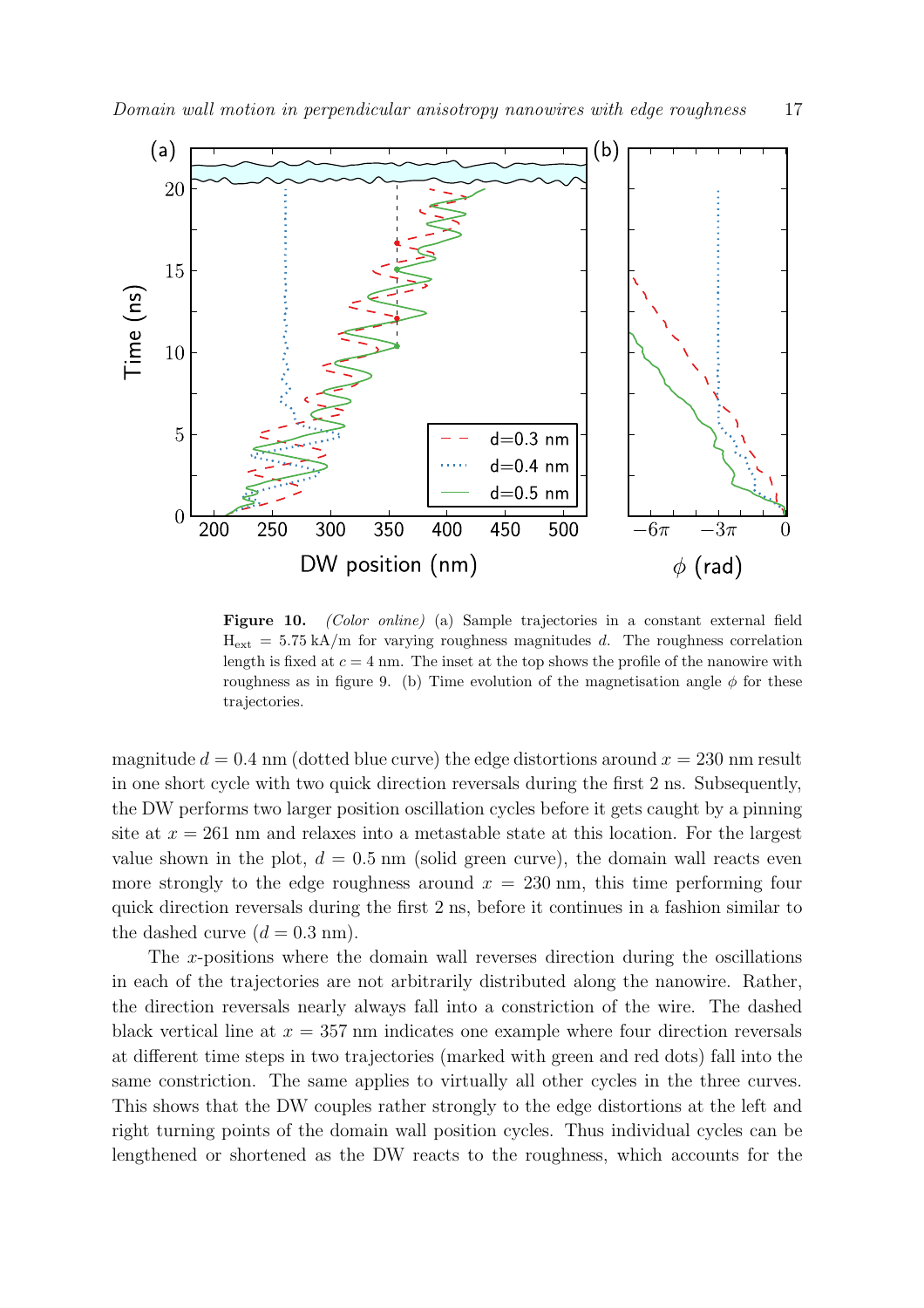alterations in the trajectories visible for higher roughness strengths. By contrast, the edge distortions do not have a noticeable influence on the motion in the middle of a cycle.

For  $d = 0.4$  nm the DW gets dynamically pinned at  $x = 261$  nm, whereas pinning does not occur for the smaller roughness magnitude  $d = 0.3$  nm nor the larger one  $d = 0.5$  nm. Similarly, other simulation runs at a fixed roughness magnitude d have shown that it is possible for the DW to get dynamically pinned in an external field of a certain strength while no pinning occurs for higher or lower fields.

We explain these observations by studying how the magnetisation angle  $\phi$  in the domain wall couples to the edge distortions in the nanowire in the next section.

4.1.3. Discussion Dynamic pinning occurs where the total energy of the domain wall can be reduced by moving it into the pinning position. The domain wall carries a certain exchange and anisotropy energy which grow proportionally with the length (extension in y-direction) of the domain wall. The domain wall energy can thus be reduced if it moves to locations where the edge distortions on both sides of the nanowire collude to form a constriction, and thus reduce the length of the domain wall. For example, the domain wall for  $d = 0.4$  nm that is shown as a dotted line in figure 10 (a) is dynamically pinned at  $x \approx 261$  nm, and we see a constriction in the roughness profile which is shown as an inset in the top of the figure.

Above the Walker breakdown, the angle  $\phi$  keeps growing, which reflects the rotation of the magnetisation in the x-y-plane during the oscillatory motion of the domain wall; the displacement of the domain wall and the change in  $\phi$  are coupled as described in section 3 and visible in figure 6. For  $\phi = n\pi$  with  $n = 0, \pm 1, \pm 2, \ldots$ , the domain wall magnetisation points along the wire and there are no surface charges along the edges associated with the domain wall, so the demagnetisation energy of the domain wall is minimal. Conversely, for  $\phi = (n + \frac{1}{2})$  $\frac{1}{2}$ ) $\pi$  the magnetisation points in  $\pm y$  direction, and this maximises the demagnetisation energy associated with the domain wall. Between those extrema the energy varies continuously. The increase in demagnetisation energy due to  $\phi$  changing from, say, 0 to  $\frac{\pi}{2}$  is large in comparison to the energy fluctuations caused by the edge roughness, such as the decrease in energy due to a reduced domain wall length in a constriction.

Therefore the domain wall only interacts with the roughness where the energy reduction caused by a constriction is of a magnitude comparable to the change in the demagnetisation energy associated with a small displacement of the domain wall, or equivalently a small change in  $\phi$ . The response of the demagnetisation energy to a change in  $\phi$  is smallest around extrema, *i.e.* around  $\phi = n\pi$  (minima) and  $\phi = (n + \frac{1}{2})$  $\frac{1}{2}$ ) $\pi$  (maxima). For intermediate values of  $\phi$ , the energy change due to roughness is insignificant in comparison to the dominating demagnetisation energy change.

This interpretation explains why the turning points of the positions of the domain wall tend to coincide with constrictions in the roughness pattern: at the left-hand turning points we have  $\phi = n\pi$  and at the right-hand turning points  $\phi = (n + \frac{1}{2})$  $(\frac{1}{2})\pi$ , so that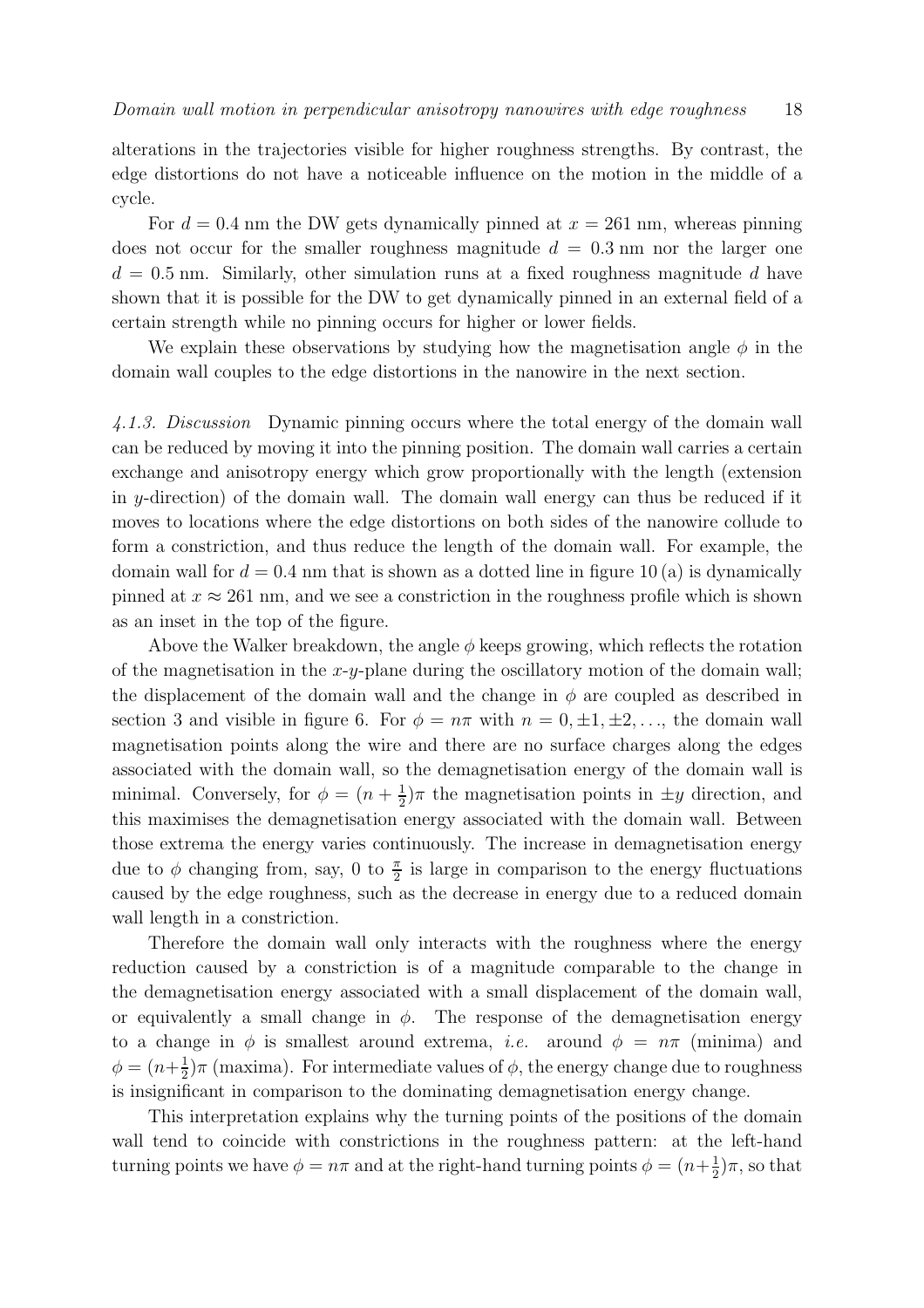the DW can couple to the edge distortions at these points in the motion. Figure 10 (a) shows selected turning points of the oscillating domain wall position and illustrates how these align with the effective constrictions in the roughness of the wire as indicated by the vertical dashed black line.

The same argument suggests that dynamic pinning above the Walker breakdown can only occur for  $\phi \approx n\pi$  and  $\phi \approx (n + \frac{1}{2})$  $\frac{1}{2}$ ) $\pi$ . In our simulations, we have only observed dynamic pinning where  $\phi \approx n\pi$ . An example for this dynamic pinning above the Walker breakdown is shown in figure 10 (a) for  $d = 0.4$  nm as a dotted line. The domain wall shows oscillatory motion up to  $t \approx 5$  ns, and subsequently gets pinned at  $t \approx 7$  ns. The corresponding dotted line in figure 10 (b) shows that  $\phi = -3\pi$ , *i.e.* sin( $\phi$ ) = 0, when the domain wall reaches the pinning site. The requirement that  $\phi$  must be close to  $n\pi$ or  $(n+\frac{1}{2})$  $\frac{1}{2}$ ) $\pi$  for dynamic pinning to occur above the Walker breakdown explains why the domain wall  $d = 0.4$  nm in figure 10(a) can pass through the pinning site  $x \approx 260$  nm repeatedly without being pinned (three times for  $t < 5$  ns).

Below the Walker breakdown, there is competition between the external field that drives the domain wall forward and the effective potential that the domain wall experiences due to the roughness. If the roughness exhibits a constriction, this reduces the domain wall length and energy. The constriction can be interpreted as a pinning potential well that the domain wall experiences if we use a model where the domain wall is a particle that experiences a spatially varying potential energy. It depends on the depth and width of this potential well whether the applied field can push the domain wall through it or whether pinning takes place. An increasing external field reduces the pinning strength. This is in line with our observations that pinning becomes less likely for larger fields H below the critical Walker breakdown field.

We hypothesise that in addition to the length (in  $y$ -direction) of a constriction in the roughness profile, it is also its width (in  $x$ -direction) which contributes to how effective a constriction is as a dynamic pinning centre: presumably constrictions of width comparable to the domain wall width are most effective, but the detailed shape of the constriction is likely to be important, too.

The discussion above shows that in the steady and oscillatory regimes the pinning process, although guided by the same underlying principles, leads to rather different phenomena. For  $H < H_c$  the probability of the DW being pinned decreases with increasing external field H since higher fields lead to a larger asymptotic value of  $\phi$ , whereas for  $H > H_c$  there is no simple relationship between the strength of the field and the pinning probability since the latter depends on the intricate interaction of the constantly precessing magnetisation and the edge distortions. Our simulation results have shown that pinning above the Walker breakdown occurs in the whole range up to the highest simulated fields  $(10 \text{ kA/m})$  and appears to be more common for higher fields than for fields just above  $H<sub>c</sub>$ . This seemingly counter-intuitive observation can be explained by the fact that the oscillations of the DW position are much shorter for large fields  $H$  than for small fields. For large fields, the domain wall position trajectory overlaps with itself (see the quickly oscillating curves in figures  $5(a)$  and  $10(a)$ ). Thus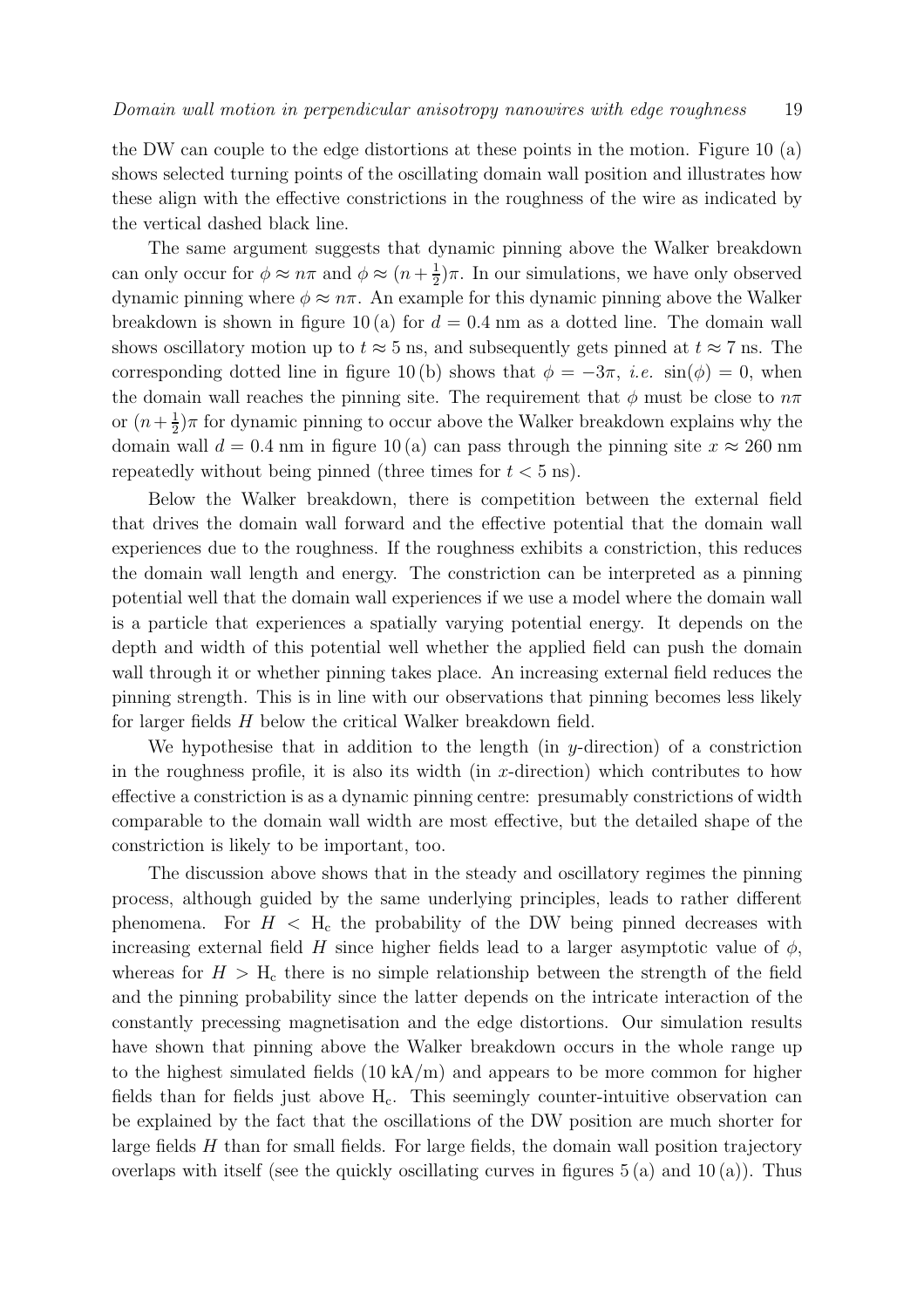the DW passes the same location in the nanowire more often, with different angles. This makes it more likely to reach a pinning site with  $\phi = n\pi$  or  $\phi = (n + \frac{1}{2})$  $(\frac{1}{2})\pi$  and thus increases the pinning probability.

# 4.2. Influence of the roughness on the domain wall velocity

The domain wall trajectories in figure 10 (a) show that, although individual oscillation cycles can be significantly altered at different roughness levels  $d$ , the changes mostly average out over time. Thus the mean velocities are quite similar for all roughness strengths. This is in line with the observation which we made earlier for  $H < H<sub>c</sub>$  in figure 9 (a), where the asymptotic velocities are also virtually identical for all trajectories. In this section we study the influence of the roughness on the domain wall velocity in more detail.

As discussed in section 2.4, there are two distinct ways of computing the velocity: (i) the mean velocity, which uses the distance travelled during the simulated time based on the first and last point of the trajectory; (ii) the asymptotic velocity, which attempts to estimate the asymptotic velocity by disregarding the depinning process and, for fields above the Walker breakdown, removes artefacts due to incomplete oscillation cycles at the end of the simulation. We discuss both methods, putting our main emphasis on the second one.

Figure 11 (a) shows plots of the asymptotic domain wall velocity (section 2.4.2) as a function of the applied field for various roughness magnitudes  $d$ . Figure 11 (b) shows the corresponding mean velocity (section 2.4.1). The correlation length of the roughness is  $c = 6.0$  nm for all data shown while the roughness amplitude varies between  $d = 0.0$  nm (smooth wire) and  $d = 0.09$  nm in steps of 0.01 nm. The same randomisation seed was used to produce the roughness profile in all cases so that increasing  $d$  does not change the shape of the edge roughness but only increases the vertical size of the distortions. For each value of d the external field was increased from  $0 \text{ A/m}$  up to 3000 A/m in steps of 100 A/m and a simulation was run for each applied field value in order to compute the DW velocities. In a second phase the external field interval containing the depinning field was discretised in finer steps of 10 A/m to obtain a better resolution.

We define the depinning field  $H_{\text{depin}}$  as the smallest field that is just strong enough to drive the DW away from its original position into which the system has been relaxed during the first stage of the simulation, irrespective of whether the DW gets pinned at a later stage or not. The depinning field is a function of the correlation length c and roughness magnitude d that define the edge roughness:  $H_{\text{depin}} = H_{\text{depin}}(c, d)$ . For the discussion of figure 11, c is kept fixed at 6 nm.

The line for  $d = 0$  nm in figure 11 corresponds to a nanowire without roughness, and there is no depinning field defined: any finite applied field will result in domain wall motion. For increasing roughness magnitude we see that the domain wall remains pinned in its original position (corresponding to zero velocity) up to the critical depinning field, which increases with increasing d. Once the external field  $H$  exceeds  $H_{\text{depin}}$  for a given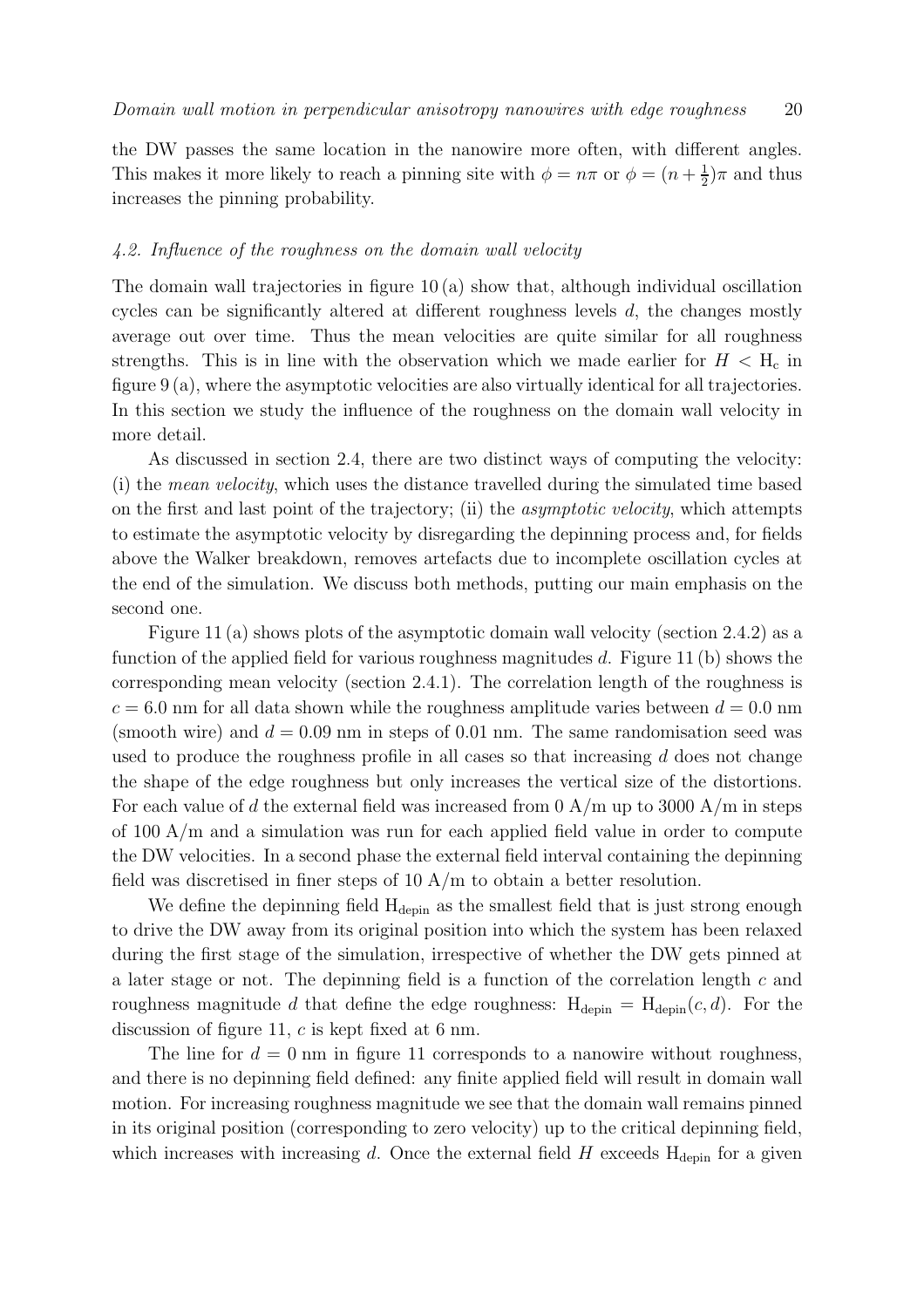

Figure 11. *(Color online)* (a) Asymptotic domain wall velocity, computed using the method described in section 2.4.2, as a function of applied field  $H$ . Each line corresponds to one roughness magnitude  $d$ . (b) Corresponding mean domain wall velocity, computed using method described in section 2.4.1.

roughness magnitude d, the DW starts moving.

For a couple of small values of d, such as  $d = 0.02$  nm or 0.03 nm, the DW mean velocity appears to increase 'in leaps' (figure 11 (b)), which is due to the DW being pinned dynamically for small fields so that the mean velocity is reduced. This is not visible in the asymptotic velocity (figure  $11(a)$ ) where these data points have been removed as in these cases the asymptotic velocity is not defined (see section 2.4.3). However, for larger d such as  $d = 0.04 - 0.09$  nm the asymptotic velocity appears, on the scale of this graph, to jump immediately from zero to the velocity of the smooth system. For stronger applied fields up to the critical Walker field  $H_c \approx 1.7 \text{ kA/m}$  the asymptotic DW velocities are virtually identical for all roughness strenghts. Above the Walker breakdown there is some slight variation, but the discrepancies are small ( $\approx 10\%$ ) for the largest deviations, e.g. for  $H = 2.0$  kA/m).

The plot of the domain wall mean velocities in figure 11 (b) shows that there is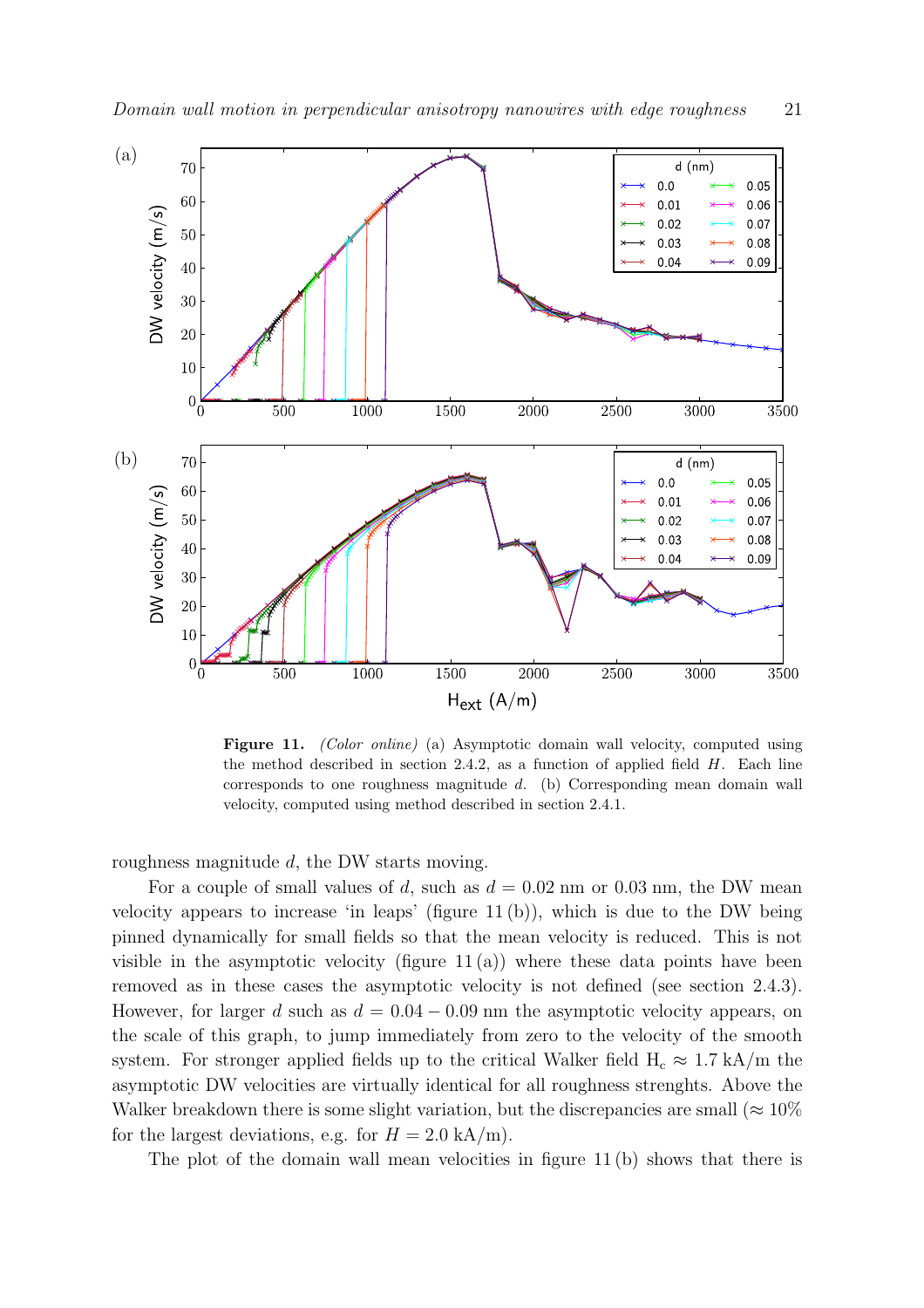a somewhat gradual increase in the mean velocity once  $H_{ext}$  exceeds  $H_{depin}$  and that up to the Walker field  $H_c$  the DW velocity in rough nanowires always stays below the value of the smooth wire. The larger the roughness magnitude  $d$ , the further does the mean velocity stay below the domain wall velocity of the smooth wire. It appears as if larger roughness reduces the velocity, but the comparison with the asymptotic velocities (figure 11 (a)) reveals that it is the initial depinning process that gets increasingly slower with increasing roughness magnitude  $d$  (see section 4.1.1). As the mean velocity is a time average of the domain wall velocity, this initial slowdown is visible. We note that the reduction of the mean velocity due to the depinning will decrease if the domain wall motion is simulated for longer periods of time. Unless we want to study the effect of the depinning process on the mean velocity, we prefer the asymptotic velocity as an observable because it is independent of the simulated time.

Above the critical Walker field, the mean velocity curves in figure 11 (b) exhibit a seemingly erratic behaviour. Even the one for the smooth system  $(d = 0.0 \text{ nm})$  shows a kind of undulation which the other curves more or less follow. To illustrate this more clearly, the curve for the smooth system has been extended up to  $H = 3.5 \text{ kA/m}$ . This behaviour can be explained as follows. Since the DW motion is oscillatory, the end point of the trajectory can vary significantly depending on where last oscillation is cut off when the simulation exits. With the exit time of the simulation remaining constant at 20 ns but the oscillations becoming shorter for increasing  $H_{ext}$ , the cut-off point varies significantly and also jumps backward and forward, leading to the undulating values of the velocity within each curve in figure 11 (b). The two outliers for  $H = 2.2$  kA/m indicate that the DW was dynamically pinned for these two roughness levels, which affects the mean velocity but is filtered out by our method to compute the asymptotic velocity.

The observation that the asymptotic velocity in the presence of roughness coincides with the domain wall velocity without roughness is in agreement with the data and discussion in sections 4.1.1 and 4.1.2: Figures  $9(a)$  and  $10(a)$  illustrate that even though there are perturbations in the trajectories – local decelerations below  $H_c$  and alterations of the oscillations above  $H_c$  – the asymptotic velocities are effectively the same as in the smooth nanowire even for higher roughness amplitudes.

Figure 11 shows that the critical Walker breakdown field is the same for all roughness strengths, which was observed in all other performed simulation runs as well. This is in contrast to a similar study of in-plane domain walls (Min et al. 2010), where an increase of the critical field (combined with a slightly decreased peak DW velocity) was observed for higher roughness magnitudes.

We have discussed two different ways to analyze data from the time dependent simulations to compute (i) the mean velocity, and (ii) the asymptotic velocity. Depending on the experimental context, either entity may be of interest: for domain wall motion in very short nanowires, inclusion of the depinning time as in the mean velocity calculation may be desired. If the simulation is meant to simulate a system where the depinning time is irrelevant (because the wire is very long) but matters in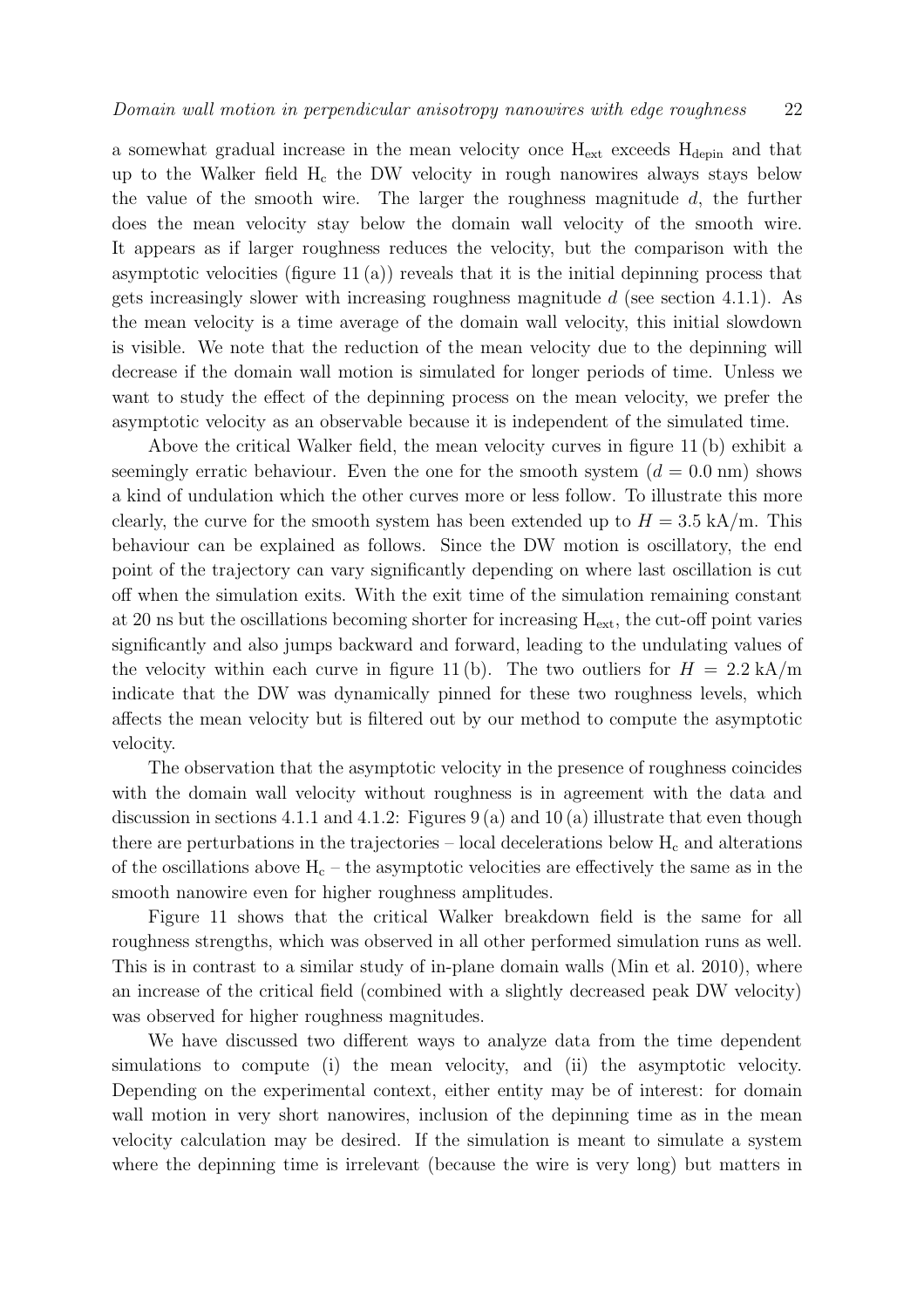

Figure 12. *(Color online)* Depinning field H<sub>depin</sub> as a function of the roughness amplitude d, for different correlation lengths c.

the simulation (because the simulated wire is not so long), then the asymptotic velocity may be a better measure.

#### 4.3. Influence of the roughness on the depinning field

In the study of figure 11, where the roughness correlation length is  $c = 6$  nm, we have noted that the depinning field  $H_{\text{depin}}(c, d)$  increases as a function of roughness magnitude d. In this section, we analyse this dependence quantitatively for varying correlation lengths c. The corresponding simulation results are gathered in figure 12. Each of the curves displays the dependence of the depinning field  $H_{\text{depin}}$  on the roughness magnitude d for a fixed roughness correlation length c. The data shows that the depinning field has an approximately linear dependence on the roughness magnitude d for all values of c. We denote the constant of proportionality in this linear relationship by  $\beta_c$ , so that  $H_{\text{depin}}(c, d) = \beta_c \cdot d$ . Thus  $\beta_c$  is a measure of the effective pinning strength of the edge roughness for a given roughness correlation length  $c$ , and given by the slope of the lines in figure 12. We use a least-squares fit to determine the value of  $\beta_c$  for each line, omitting the data points for  $0.01 \le d \le 0.09$  to avoid a bias.

Figure 13 shows how  $\beta_c$  varies as a function of c. The data points marked with a cross and connected by a solid line show the slopes of the ten lines that are plotted in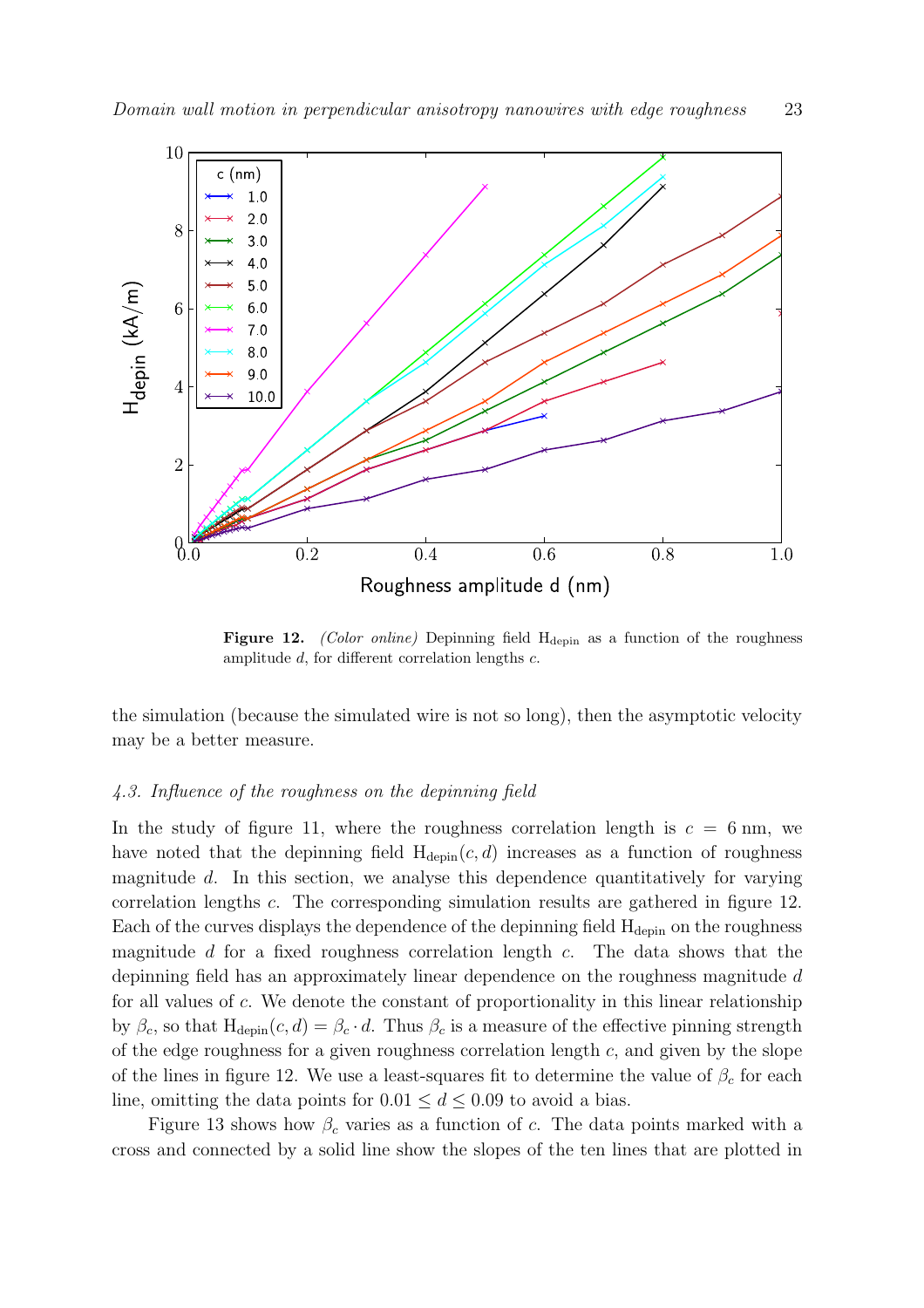

**Figure 13.** Proportionality constants  $\beta_c$  describing the dependence of the depinning field on the roughness level  $d$  for each correlation length  $c$ . The solid line corresponds to figure 12; the dashed line represents values averaged over four runs with different roughness shapes.

figure 12. The dashed line shows corresponding results that have been averaged over four different sets of simulation runs (i.e. using four different random seeds for the domain wall roughness functions, and then repeating all simulations required to obtain the  $\beta_c$ 's). Both curves show low values for small and large c and a maximum between at  $c = 7$  nm (solid line) and  $c = 9$  nm.

The largest influence of the roughness on the DW motion is expected if the characteristic length scale of the edge distortions is of the same order as the domain wall width: for very small correlation lengths  $c$  the roughness is at a scale too small to be noticed by the DW, whereas for very large values of  $c$  the wire edge appears locally flat to the DW. The characteristic domain wall width is taken as  $\pi \sqrt{A/K_1}$ (Lilley 1950, Kronmüller & Fähnle 2003), which is  $18.4 \text{ nm}$  for our material parameters. The effective roughness length scale for a given parameter c is on the order of 2.76 c as shown in section 2.3. Matching of the effective roughness length scale with the domain wall width should thus occur where  $c = \pi \sqrt{A/K_1/2.76} \approx 6.7$  nm. This is compatible with the data shown in figure 13 where the most effective pinning is found for  $c$  in the range 7 nm to 9 nm.

Finally, focusing on the range of values which  $\beta_c$  takes for different roughness correlation lengths  $c$ , we note that by matching the effective roughness length scale with the domain wall width, the pinning effect can be increased significantly (approximately a factor of 5 for the data shown here).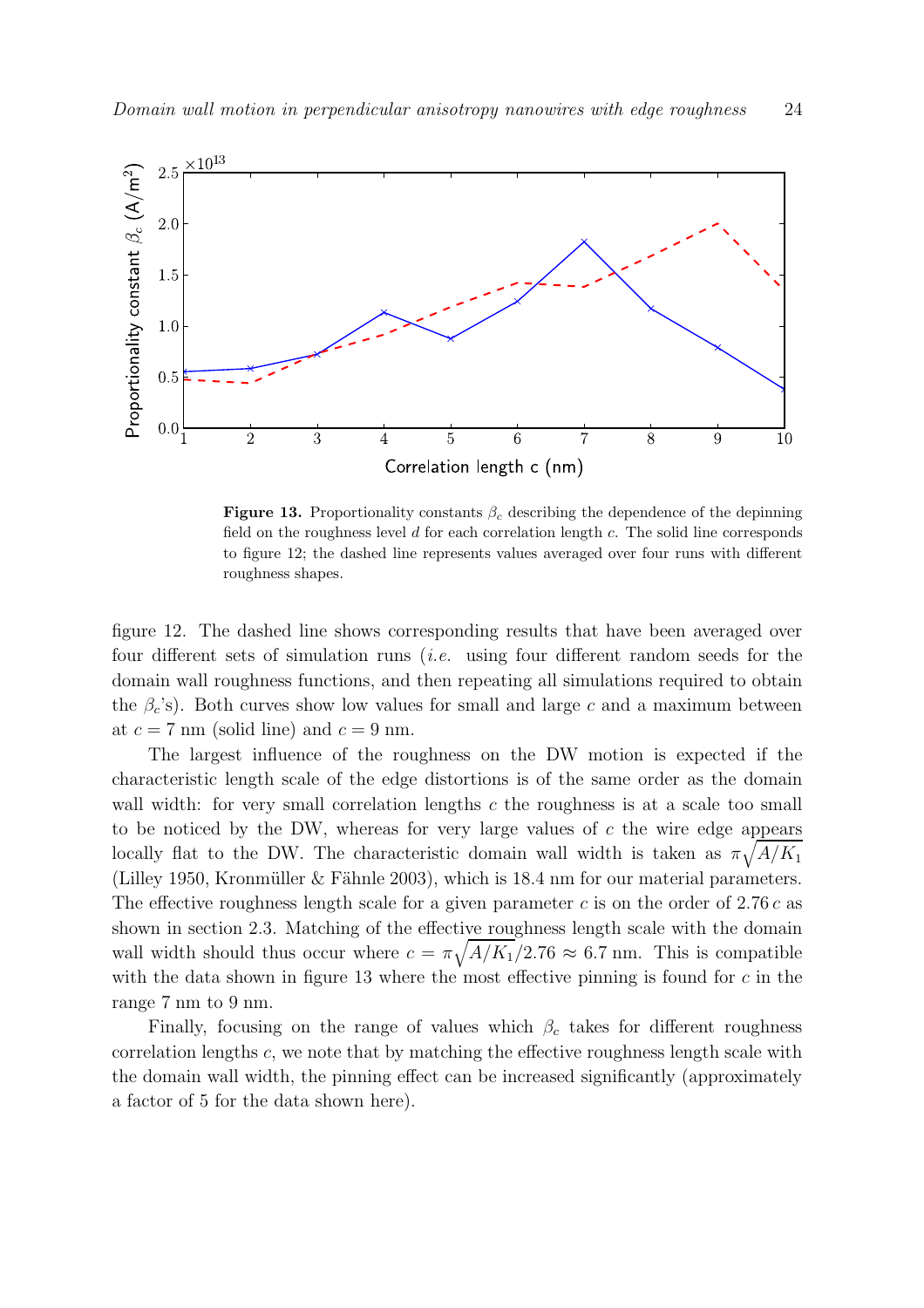#### 5. Summary

We study the dynamics of field-driven domain walls in perpendicular magnetic anisotropy (PMA) nanowires with added edge roughness. We use a finite-element based roughness model which allows systematic exploration of the roughness configuration space using two parameters: (i) the roughness length scale  $c$  and (ii) the roughness magnitude d (section 2.3).

The dynamics of a domain wall moving in a smooth nanowire is studied in order to have a reference point for the rough systems. The typical Walker breakdown is observed, with the domain wall showing steady motion below the critical Walker field  $H_c$  and oscillatory motion above  $H_c$ . In the smooth system the DW dynamics can be understood in terms of the precession of the magnetisation angle  $\phi$  inside the domain wall.

In the nanowire with edge roughness, the Walker breakdown is observed at the same critical applied field  $H_c$  as in the smooth system. Whereas in the smooth system the DW moves for any non-zero applied field, with added edge roughness the domain wall remains pinned up to a critical depinning field H<sub>depin</sub> which increases with increasing roughness magnitude d. For fields  $H > H_{\text{depin}}$  the roughness affects the DW trajectories. In the steady-state regime below the Walker breakdown the roughness leads to a significantly prolonged initial depinning process and introduces local decelerations in the DW motion, resulting in sporadic distortions of the trajectory which otherwise remains largely unchanged (figure  $9(a)$ ). In the oscillatory regime the individual DW cycles can be markedly altered in size and shape (figure 10 (a)).

The presence of edge distortions can also lead to dynamic pinning during the DW motion. This is a process which is stochastic in nature. We find that dynamic pinning above the walker breakdown is only likely to happen when the magnetisation angle  $\phi$ is aligned with, or perpendicular to, the long wire-axis, as these are the points in the trajectory where the domain wall couples most strongly to the roughness distortions.

We study the influence of the roughness on the domain wall velocity, and compute two different observables: the mean velocity and the asymptotic velocity. The results have shown that the mean velocity of the domain wall during the simulation can be significantly lower than in the smooth system (figure 11 (b)). This slowdown occurs for fields slightly above the depinning field and is the result of the prolonged initial depinning process in the presence of rough edges (figure  $9(a)$ ). However, the asymptotic DW velocity, which ignores the initial depinning, is essentially unaltered by the presence of roughness (figure 11(a)), in spite of the noticeable influence of the roughness on the DW trajectories. In contrast to the mean velocity observable, the data obtained for the asymptotic velocity does not depend on the length of the simulated time.

Finally, we study the dependence of the depinning field on the roughness parameters in our model. We find that H<sub>depin</sub> increases approximately linearly with the roughness amplitude d, which controls the vertical size of the edge distortions. We show that the effectiveness of pinning increases considerably if the width of the roughness peaks and troughs correlates with the domain wall width.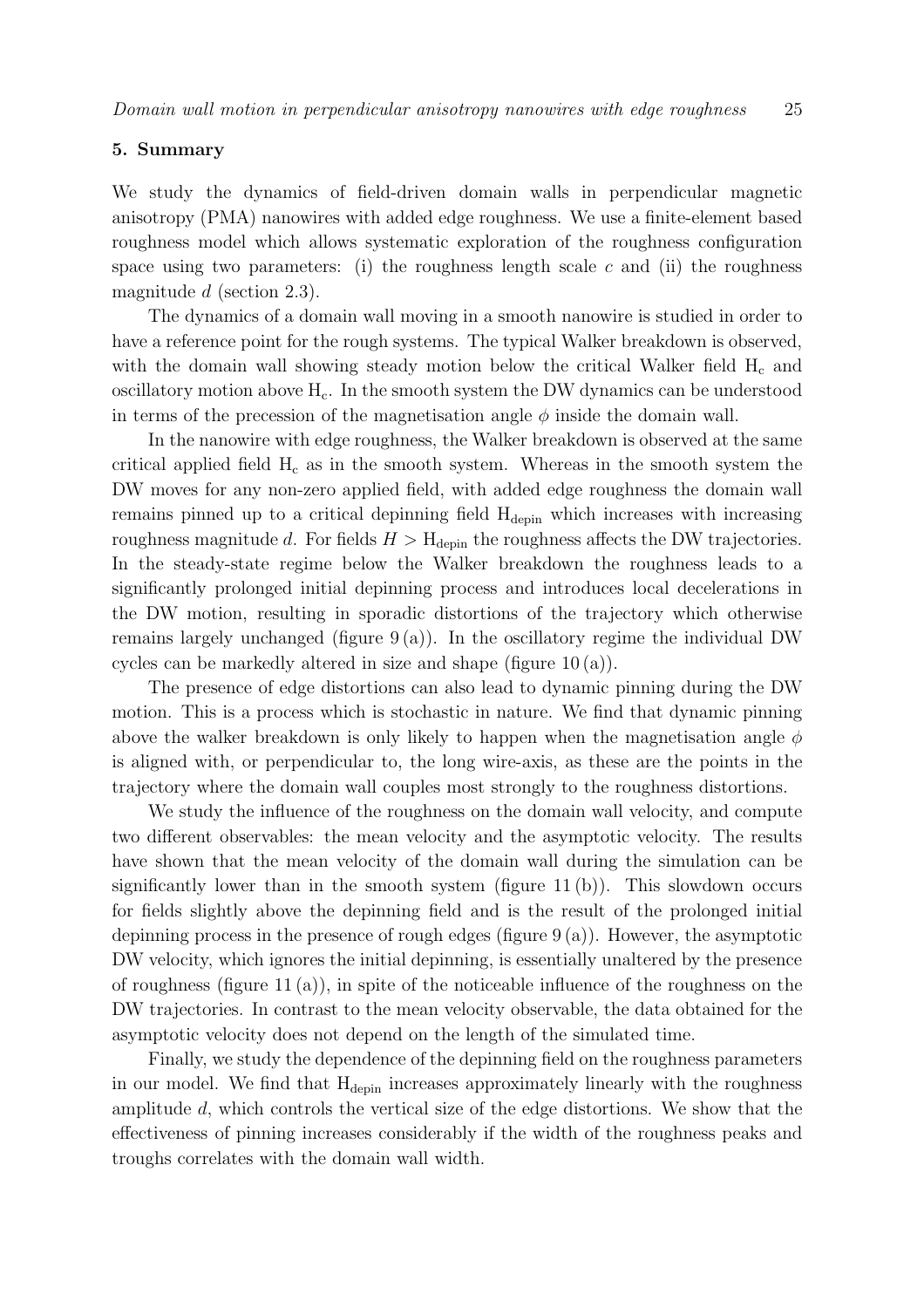# Acknowledgments

The authors would like to thank Stuart Curtis for useful discussions and Peter Metaxas for very valuable comments and suggestions. The research leading to these results has received funding from the European Communitys Seventh Framework Programme (FP7/2007-2013) under Grant Agreement n233552 (DYNAMAG), and from the EPSRC (EP/E040063/1 and Doctoral Training Centre Grant EP/G03690X/1). Financial support by the Deutsche Forschungsgemeinschaft via SFB 668 as well as GK 1286 and from the Cluster of Excellence Nanospintronics funded by the Forschungs- und Wissenschaftsstiftung Hamburg is gratefully acknowledged.

# References

- Bocklage L, Krüger B, Matsuyama T, Bolte M, Merkt U, Pfannkuche D & Meier G 2009 *Phys. Rev. Lett.* 103(19), 197204.
- Burrowes C, Mihai A P, Ravelosona D, Kim J V, Chappert C, Vila L, Marty A, Samson Y, Garcia-Sanchez F, Buda-Prejbeanu L D, Tudosa I, Fullerton E E & Attan´e J P 2009 *Nature Physics* 6(1), 17–21.
- Fischbacher T, Franchin M, Bordignon G & Fangohr H 2007 *IEEE Transactions on Magnetics* 43(6), 2896–2898.
- Fischbacher T, Franchin M, Bordignon G, Knittel A & Fangohr H 2009 *Journal of Applied Physics* 105(7), 07D527.
- Hayashi M, Thomas L, Rettner C, Moriya R, Jiang X & Parkin S S P 2006 *Phys. Rev. Lett.* 97(20), 207205.
- Im M Y, Bocklage L, Fischer P & Meier G 2009 *Phys. Rev. Lett.* 102(14), 147204.
- Kim K J, Lee J C, Ahn S M, Lee K S, Lee C W, Cho Y J, Seo S, Shin K H, Choe S B & Lee H W 2009 *Nature* 458(7239), 740–2.
- Kläui M, Vaz C A F, Bland J A C, Wernsdorfer W, Faini G, Cambril E, Heyderman L J, Nolting F  $\&$ R¨udiger U 2005 *Phys. Rev. Lett.* 94(10), 106601.
- Kronmüller H & Fähnle M 2003 *Micromagnetism and the Microstructure of Ferromagnetic Solids* 1st edn Cambridge University Press. p 53.
- Lilley B A 1950 *Philos. Mag* 41, 792.
- Martinez E, Lopez-Diaz L, Torres L, Tristan C & Alejos O 2007 *Phys. Rev. B* 75(17), 174409.
- Metaxas P J, Jamet J P, Mougin A, Cormier M, Ferré J, Baltz V, Rodmacq B, Dieny B & Stamps R L 2007 *Phys. Rev. Lett.* 99(21), 217208.
- Min H, McMichael R D, Donahue M J, Miltat J & Stiles M D 2010 *Phys. Rev. Lett.* 104(21), 217201.
- Nakatani Y, Thiaville A & Miltat J 2003 *Nature materials* 2(8), 521–3.
- *Nmag a micromagnetic simulation environment* 2007 http://nmag.soton.ac.uk/.
- Parkin S, Hayashi M & Thomas L 2008 *Science* 320, 190.
- Press W H, Teukolsky S A, Vetterling W T & Flannery B P 1992 *Numerical Recipes in C* 2nd edn Cambridge University Press.
- Rodríguez-Rodríguez G, Menéndez J L, Hierro-Rodriguez A, Pérez-Junquera A, Montenegro N, Ravelosona D, Alameda J M & V´elez M 2010 *Journal of Physics D: Applied Physics* 43(30), 305002.
- Ryu J & Lee H W 2009 *Journal of Applied Physics* 105(9), 093929.
- Schryer N & Walker L 1974 *Journal of Applied Physics* 45(12), 5406–5421.
- Tanigawa H, Koyama T, Yamada G, Chiba D, Kasai S, Fukami S, Suzuki T, Ohshima N, Ishiwata N, Nakatani Y & Ono T 2009 *Applied Physics Express* 2, 053002.